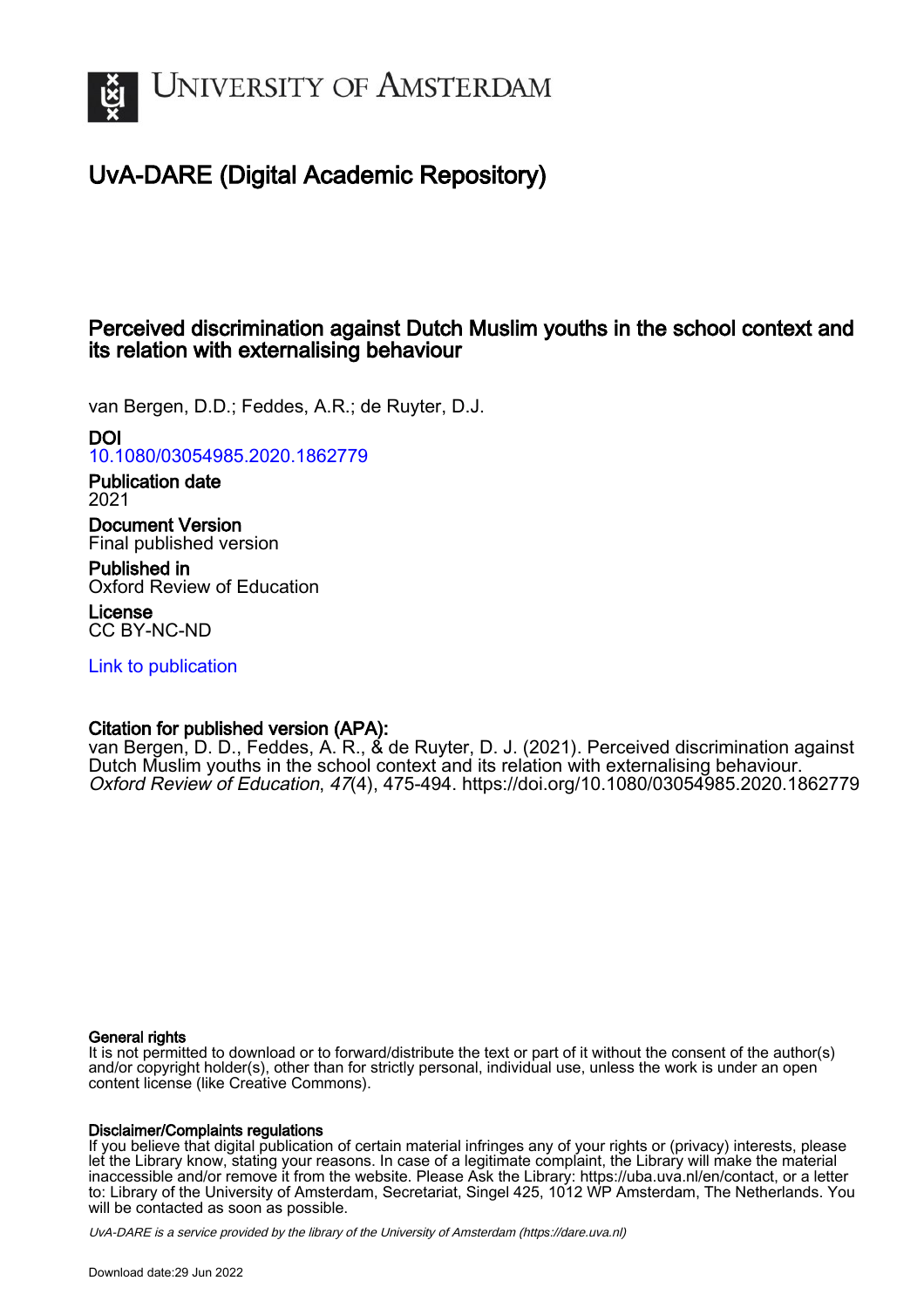**a** OPEN ACCESS **a** Check for updates

Routledge Taylor & Francis Group

## **Perceived discrimination against Dutch Muslim youths in the school context and its relation with externalising behaviour**

Di[a](#page-1-0)na D. van Bergen<sup>a[,b](#page-1-1),c</sup>, Alla[r](http://orcid.org/0000-0001-7891-6818)d R. Feddes<sup>a,b[,c](#page-1-2)</sup> and Doret J. de Ruyter Da,b,c

<span id="page-1-2"></span><span id="page-1-1"></span><span id="page-1-0"></span>aDepartment of Pedagogy and Educational Science, The University of Groningen, Groningen, The Netherlands; b Faculty of Behavioural and Social Sciences, Department of Social Psychology, University of Amsterdam, Amsterdam, The Netherlands; <sup>c</sup>Department of Education, University of Humanistic Studies, Utrecht, The Netherlands

#### **ABSTRACT**

The role of the source of discrimination in relation to minority Muslim youths' psychosocial well-being has received remarkably little attention in the post-9/11 climate. We have examined one of the aspects of psychosocial well-being that is given prominent attention in the media and public discourse, namely externalising behaviour. The article reports whether perceived discrimination by four sources (school peers and teachers, peers, and adults outside the school) is related to externalising behaviour. Links between perceived discrimination sources and externalising behaviour among Dutch Muslim youths (*n* = 308, ages 14–18) were examined through surveys. The quantitative findings guided our qualitative analyses of interviews with 10 Muslim Dutch youths on their accounts of discrimination in the school context. When comparing different discrimination sources, only teacher discrimination was found to predict externalising behaviour significantly (explaining 15% of the variance). The qualitative follow-up illustrated the significance of teacher discrimination: Some Muslim youths felt that their teachers held back their school progress, while others reported receiving insults from teachers about their parents' native country and their religion. We argue that students' perceived powerlessness within the teacher-student relationship deserves further attention, as some Dutch Muslim youths reported painful experiences, with perceived teacher discrimination linked to higher levels of externalising behaviour.

#### **KEYWORDS**

Discrimination; Muslim Youth; Turkish; Moroccan; School

## **Introduction**

<span id="page-1-5"></span><span id="page-1-4"></span><span id="page-1-3"></span>When reaching adulthood, many ethnic minority youths will have experienced discrimination based on culture, religion, race, or language (Maes et al., [2014](#page-19-0); Wong et al., [2003](#page-20-0)). A large body of extant literature, synthesised in systematic reviews (Pachter & Coll, [2009](#page-19-1); Pascoe & Smart Richman, [2009\)](#page-19-2), has shown that discrimination experiences are associated with decreased psychosocial adjustment among minority youths. Experiences with discrimination have been found to result in minority youths increasingly feeling that their self-

© 2021 The Author(s). Published by Informa UK Limited, trading as Taylor & Francis Group.

This is an Open Access article distributed under the terms of the Creative Commons Attribution-NonCommercial-NoDerivatives License (http://creativecommons.org/licenses/by-nc-nd/4.0/), which permits non-commercial re-use, distribution, and reproduction in any medium, provided the original work is properly cited, and is not altered, transformed, or built upon in any way.

**CONTACT** Diana D. van Bergen d.d.van.bergen@rug.nl Faculty of Behavioural and Social Sciences, Department of Pedagogy and Education, The University of Groningen, Grote Kruisstraat 2/1, 9712TS Groningen, The Netherlands.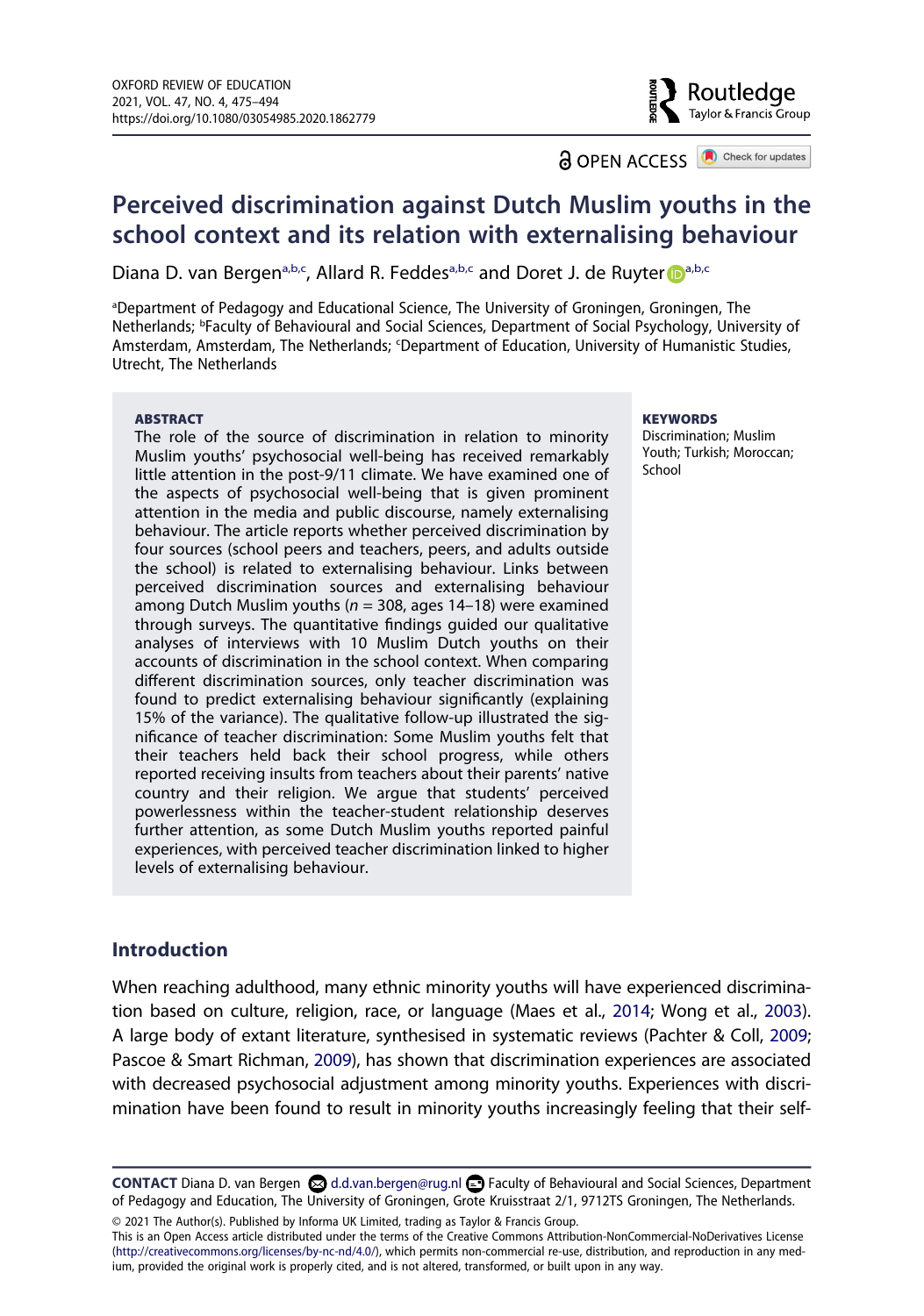esteem is threatened, as well as internalising and externalising behaviour (Marcelo & Yates, [2019](#page-19-3)).

<span id="page-2-6"></span><span id="page-2-3"></span>This article focuses on externalising behaviour. In developmental psychology (Carr, [2015\)](#page-18-0), this term is used to identify and help children who have difficulty dealing with their social environment in a healthy or functional way when they are facing challenging situations, and who respond with behaviours such as defiance, verbal bullying, and physical or relational aggression. Previous research has shown that this so-called externalising behaviour is more prevalent among minority youths in western countries (Adriaanse et al., [2014](#page-18-1); Maynard et al., [2007](#page-19-4); McLaughlin et al., [2007\)](#page-19-5). However, this does not imply that minority youth has an aggressive or delinquent nature. On the contrary, there is more reason to presume that the increased risk of externalising behaviour among ethnic minority youth is tied to bias and inequality that youths encounter in western societies. Empirical studies which applied a longitudinal design offered evidence for the idea of discrimination as a causal factor (Brody et al., [2006;](#page-18-2) Marcelo & Yates, [2019](#page-19-3)). These studies (Brody et al., [2006;](#page-18-2) Marcelo & Yates, [2019\)](#page-19-3) suggest that being discriminated against evokes resistance and rebellion from some minority youth against unjust treatment, a response that often falls within the spectrum of externalising behaviours. Furthermore, considerable empirical evidence showed that externalising responses are associated with perceived discrimination experiences among Muslim minority youths in various European countries, including the Netherlands (Adriaanse et al., [2014](#page-18-1); D'hondt et al., [2017;](#page-18-3) Oppedal et al., [2005](#page-19-6); Paalman et al., [2013](#page-19-7); Van Oort, [2006;](#page-20-1) Vedder et al., [2007](#page-20-2)), as well as among American minority youths (McLaughlin et al., [2007](#page-19-5)).

<span id="page-2-7"></span><span id="page-2-5"></span><span id="page-2-4"></span><span id="page-2-2"></span><span id="page-2-1"></span><span id="page-2-0"></span>The present study concentrates on the relative weight of perceived discrimination in the school context and its association with externalising behaviour of Dutch Muslim youths. Scholars have recently drawn attention to the importance of the school context vis-a-vis other sources of discrimination in youths' psychosocial development. Benner and Graham [\(2013\)](#page-18-4) studied the relevance of the discrimination source in a sample of American ethnic-minority middle school students in regard to internalising problems and selfesteem. They showed that internalising problems were linked to peer discrimination, but not discrimination by school personnel or societal institutions. An earlier study (Greene et al., [2006](#page-18-5)) that examined developmental patterns in discrimination by peers and adults in relation to internalising problems also showed that both sources of discrimination mattered for youths' psychological well-being. However, peer discrimination was found to be more detrimental by comparison. Extending this still-small body of extant literature, in our present study we explore how different discrimination sources relate to externalising behaviour, which to the best of our knowledge has rarely been addressed.

#### *The socio-political context and discrimination of Dutch Muslim minority youths*

<span id="page-2-9"></span><span id="page-2-8"></span>In many Western countries a socio-political context has developed in which particularly Muslims, who are the largest minority group, are portrayed as 'negative others', i.e. those who have religious convictions that are incompatible with Western values (Savelkoul et al., [2012](#page-19-8); Van Bergen et al., [2017\)](#page-20-3). In combination with media and political attention to externalising behaviours in this group, Muslim youths (males in particular) suffer a double jeopardy (Paalman et al., [2013\)](#page-19-7). A harmful consequence may be that deviant behaviour (e.g. aggressive behaviour or vandalism) is ascribed to the attitude of Muslims or their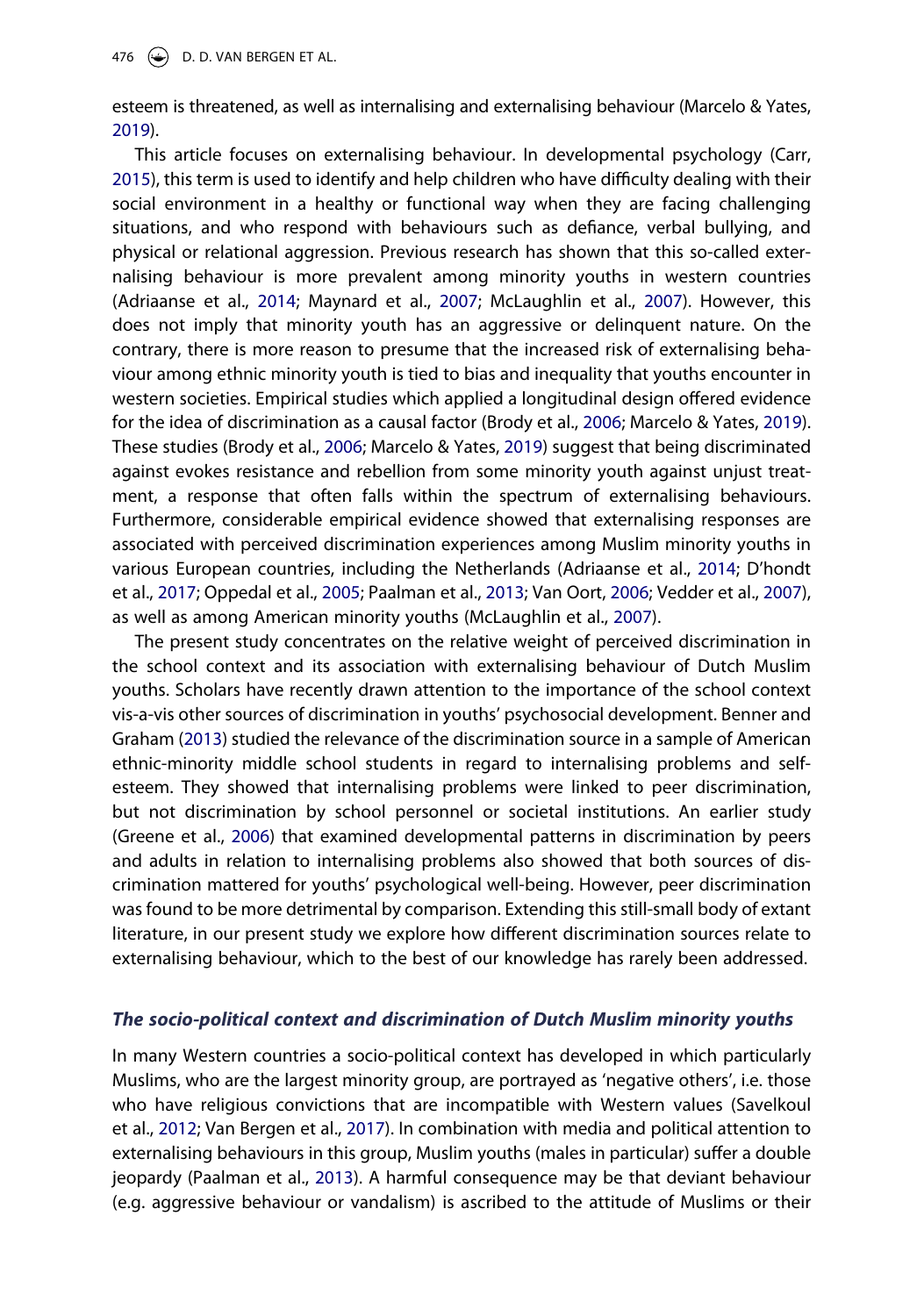<span id="page-3-2"></span>families, while their problem behaviour actually has societal origins. This is illuminated, for example, in a study by Archer and Yamashita ([2003](#page-18-6)), who theorise the profound impact of social class to manifestations of 'deviance'.

<span id="page-3-7"></span>In the Netherlands, Turks and Moroccans are the largest non-Western immigrant groups. Out of a population of 17 million, 2.5% are of Turkish and 2.5% are of Moroccan descent (95% are Sunni Muslims). Religious identification in the second generation is even higher than in the first generation (Maliepaard & Gijsberts, [2012\)](#page-19-9). Turkish- and Moroccan-Dutch youths are also similar with respect to their family situations and living conditions. Both Moroccan and Turkish families experience physical and mental health inequities, higher unemployment, housing problems, and lower income compared with the majority group (Paalman et al., [2013;](#page-19-7) Van Oort, [2006](#page-20-1)). Both Turkish-Dutch and Moroccan-Dutch youths are disproportionally enrolled in vocational (non-academic) compared with academic school tracks (75% compared with 50% in the majority group). They are also more likely to drop out of school and are at an increased risk for mental health problems (Paalman et al., [2013;](#page-19-7) Stevens et al., [2005;](#page-20-4) Vedder et al., [2007](#page-20-2)). Both groups also share a similar migration history: First-generation Turkish and Moroccan Muslim (mostly male) immigrants from rural areas came to the Netherlands during the 1960s and 1970s to work in lower labour-market segments.

<span id="page-3-9"></span><span id="page-3-1"></span>Two in three Muslim Dutch youths of Turkish or Moroccan descent experienced discrimination at least once in the past year (Andriessen et al., [2020\)](#page-18-7). Perceived discrimination is an important precursor of a heightened risk for externalising behaviour among Moroccan-Dutch youths (Adriaanse et al., [2014](#page-18-1); Paalman et al., [2013](#page-19-7); Stevens et al., [2005](#page-20-4)) and Turkish-Dutch youths (Van Oort, [2017](#page-20-3); Vedder et al., [2007\)](#page-20-2). For instance, a study by Vedder et al. ([2007](#page-20-2)) found that a bicultural orientation of Turkish immigrant adolescents in Europe was associated with less externalising behaviour, suggesting that those minority youths who primarily value and express their ethnic minority identity may fare worse in European societies. Additional risk factors for externalising behaviour established among Moroccan-Dutch adolescents were male gender, lower socio-economic class, poor literacy, and having repeated a grade in school (Paalman et al., [2013](#page-19-7)).

#### *The school context and discrimination of Muslim minority youths*

<span id="page-3-10"></span><span id="page-3-6"></span>Most experiences with discrimination among minority youths appear to occur in the school context, with peers and teachers as possible perpetrators. This has been found both in the US (Spears Brown, [2017](#page-20-5)), as well as in European countries (D'hondt et al., [2015](#page-18-8); Wesselhoeft, [2017\)](#page-20-6). Muslim youths in Europe are a particular vulnerable population as, for instance, highlighted in a study in France showing that 47% of all perceived Islamophobic discriminatory events occurred in primary or secondary schools. Moreover, qualitative empirical studies among Muslim pupils in Sweden and the UK have revealed that Muslim youths sometimes perceive their teacher as prejudiced (Berglund, [2017;](#page-18-9) Moulin-Stożek & Schirr, [2017](#page-19-10)). For example, Swedish Muslim youths met with disapproval from their teacher for engaging in Qu'ran classes (Berglund, [2017](#page-18-9)).

<span id="page-3-8"></span><span id="page-3-5"></span><span id="page-3-4"></span><span id="page-3-3"></span><span id="page-3-0"></span>A safe school environment, with positive peer relations and encouraging interactions with teachers, is critical for youths' development (Ballantine et al., [2017\)](#page-18-10), yet this seems to be lacking for (some) minority students (D'hondt et al., [2016\)](#page-18-11). Teachers are potential attachment figures (Ainsworth, [1989\)](#page-18-12), whom students tend to consult for support if they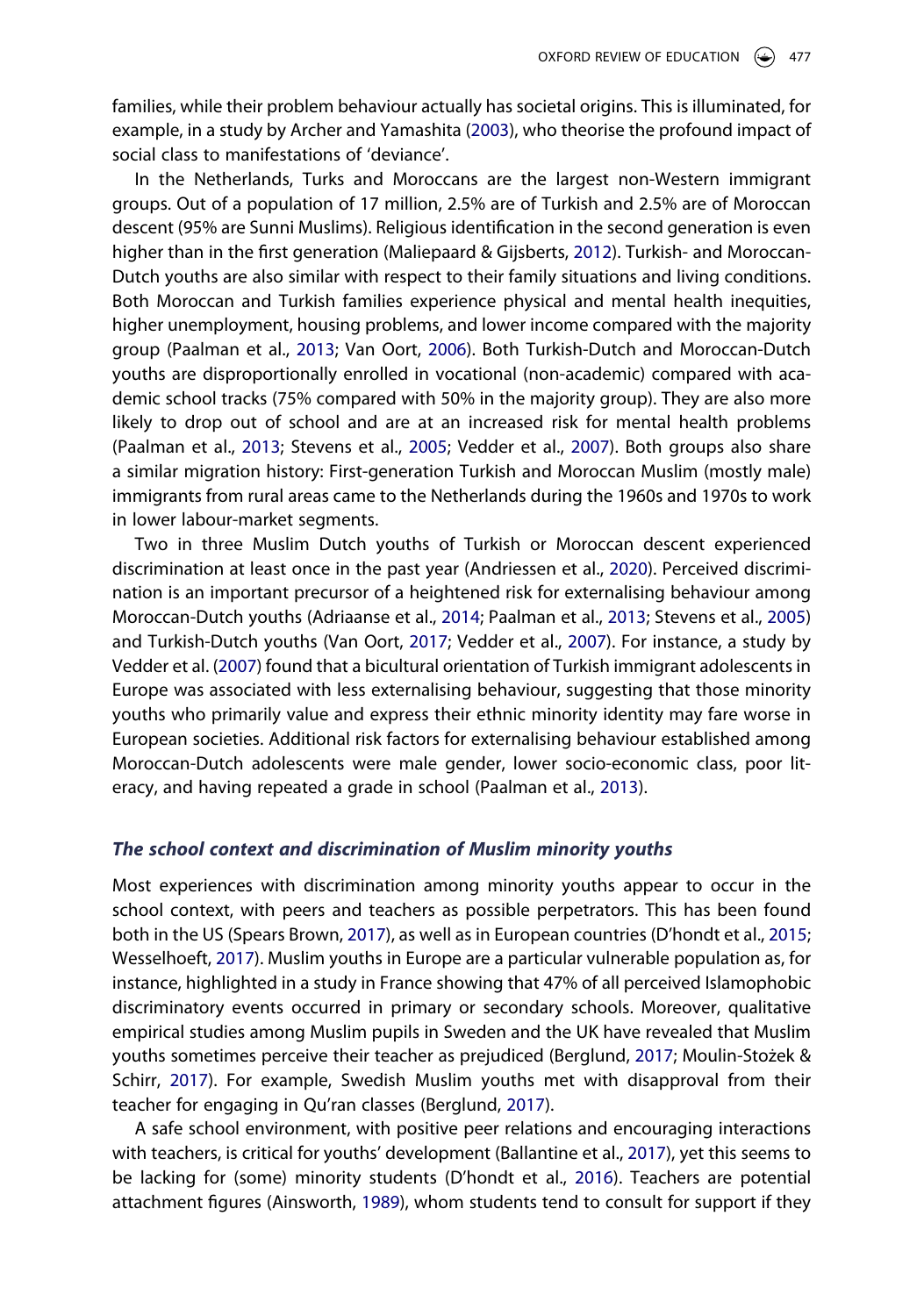<span id="page-4-1"></span>perceive them to be accepting (Hamre & Pianta, [2001\)](#page-19-11). In contrast, a negative relationship with a teacher, including a perceived lack of acceptance or bias, predicts poorer socioemotional and behavioural functioning in youths (Hamre & Pianta, [2001\)](#page-19-11). Furthermore, adolescents increasingly turn to their peers as a reference source for their identity development and in order to meet their need for social belonging. Therefore, being picked on, being called names, or being otherwise bullied for ethnoreligious reasons by school peers whom they encounter daily may be particularly harmful to minority youths' well-being (Rosenbloom & Way, [2004\)](#page-19-12).

<span id="page-4-2"></span>As youths have little choice concerning their teachers and school peers and considering the fact that they spend a substantial amount of time at school each day, we expect that discrimination from these sources is particularly detrimental to youths' psychosocial development. We therefore expect that, compared with discrimination in contexts that can be avoided more easily, the school context has a relatively strong impact on young people's psychosocial development, potentially leading to externalising behaviour (e.g. Ahmed et al., [2011](#page-18-13); D'hondt et al., [2017\)](#page-18-3).

#### <span id="page-4-0"></span>*Types of perceived discrimination*

In addition to the influence of the context in which discrimination takes place, recent extant studies have found that a distinction can be made between personal experiences with perceived discrimination and perceptions that one's group is being discriminated against (Maes et al., [2014;](#page-19-0) Stevens & Thijs, [2018](#page-20-7)). Notably, (perceived) group discrimination was reported twice as often as personal discrimination by Dutch Muslim youths (Maliepaard & Gijsberts, [2012](#page-19-9)). Religion and ethnicity are listed as principal reasons for being discriminated against. For example, almost half of all Turkish- and Moroccan-Dutch students who struggled to find internships (an obligatory element of their degrees) blamed ethnoreligious discrimination for their plight (Andriessen et al., [2020](#page-18-7)). Thus, Turkish- and Moroccan-Dutch youths report similar discrimination experiences and at rather high rates. Stevens and Thijs [\(2018\)](#page-20-7) recently reported that group discrimination may be somewhat more strongly associated with externalising behaviour in ethnic minority youths compared with personal discrimination (and also dependent on identification with the in-group). However, review studies (Pascoe & Smart Richman, [2009](#page-19-2); Schmitt et al., [2014](#page-19-13)) show that both types of discrimination are related significantly to decreased psychosocial well-being among ethnic minority youths, and that differences in effect sizes are quite small ( $r = -.23$  vs.  $r = -.15$ ).

### <span id="page-4-4"></span><span id="page-4-3"></span>**The present study**

Based on survey data, we first test whether perceived discrimination is positively associated with higher levels of externalising behaviour in Muslim Dutch youths, as can be expected based on research on Moroccan-Dutch youths (Maes et al., [2014\)](#page-19-0). We then test whether externalising behaviour varies in relation to the discrimination source, focusing on four sources – two within the school context (school peers and teachers) and two outside the school context (peers and adults outside of school). Thus, we focus on participant sources with demographics similar to those used by Benner and Graham ([2013](#page-18-4)) and Greene et al. [\(2006\)](#page-18-5), but we are sensitive to the potential weight of sources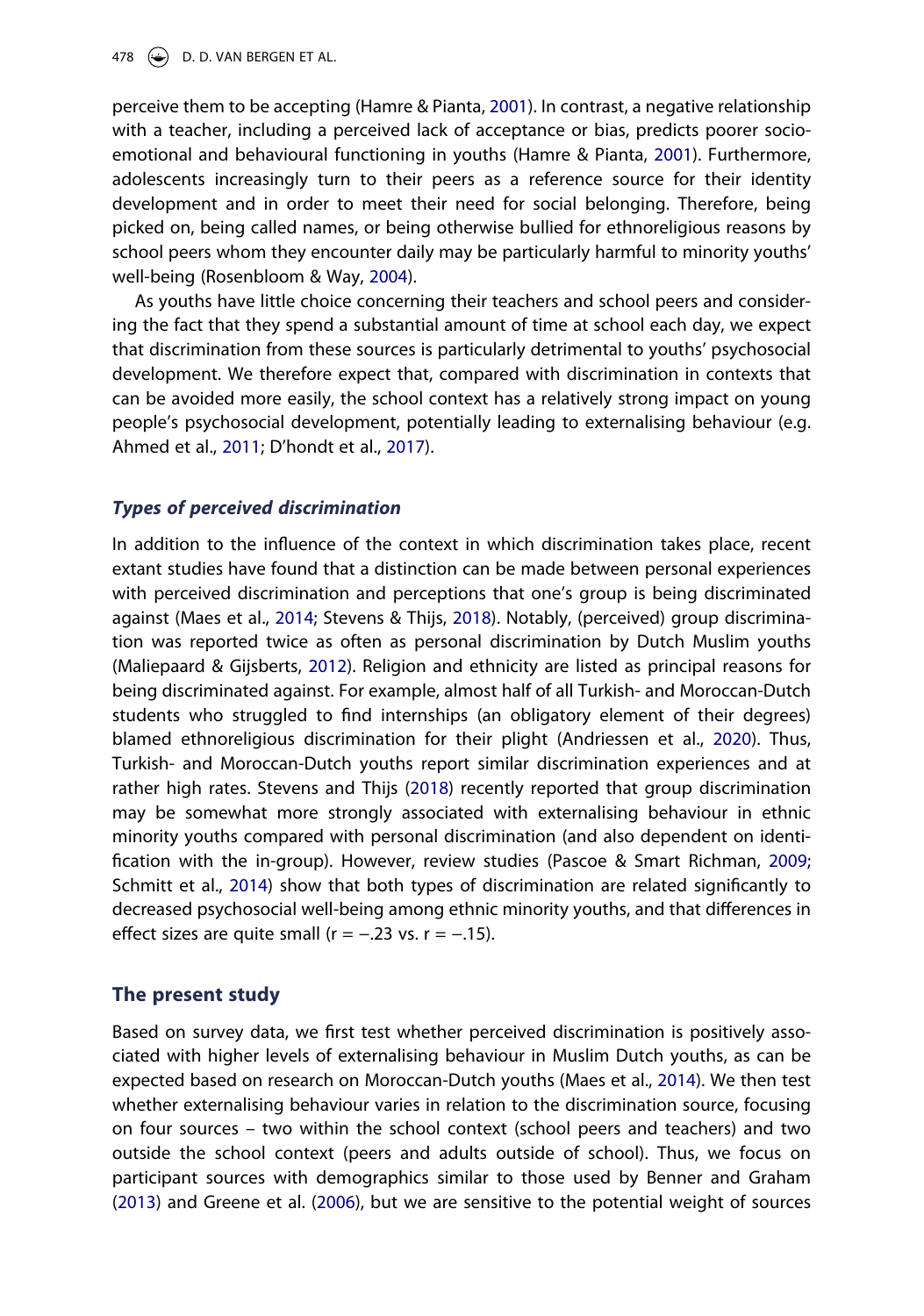in the school context *vis a vis* other sources, as research has identified the school setting as a high-risk site for discrimination (Spears Brown, [2017](#page-20-5); Wesselhoeft, [2017\)](#page-20-6). The quantitative analyses are complemented by qualitative interview data to illustrate how Dutch Muslim minority adolescents experience discrimination from different sources, as well as how this discrimination affects them. We are mindful of the fact that a study of externalising behaviour of Muslim youths can be read as one that reinforces stereotypes. However, we argue that since discrimination is a real problem for many minority youths, academic insights on how this operates and how these experiences affect youth are important not only for academic progress, but particularly for society to develop adequate policies.

## **Methods**

#### *Participants and procedure*

#### *Quantitative part*

The present study's data come from a larger multimethod project on intergroup relations and precursors of ethnoreligious antagonisms carried out among minority and majority youth (ages 14–22) in the Netherlands (Van Bergen et al., [2017\)](#page-20-3). For the quantitative survey, 75 schools were approached through a letter, and we contacted 50 principals through follow-up phone calls. Eventually, 11 schools agreed to participate. In three of the 11 schools that agreed to participate, more than 95% of students were of non-Western descent; in five schools, between 20% and 40% of students were of non-Western descent; and in three schools the total was fewer than 20% of students. School boards notified parents about the study's general objectives and content, and asked them to contact us should they wish to prevent their children from participating in the study. Students provided written informed consent. The ethical board in the Department of Education and Pedagogical Sciences at Groningen University approved the study. For this manuscript, the school sample that forms the basis for the quantitative analyses comprised 144 Turkish-Dutch ( $M_{\text{age}} = 15.6$ , SD = .95) and 164 Moroccan-Dutch students ( $M_{\text{age}} = 15.7$ , *SD* = .88), of which 54.2% were female, with a total of 47 classrooms included.

#### *Qualitative part*

<span id="page-5-0"></span>After completing the survey, participants indicated whether they were willing to be interviewed. To enhance the interviewee pool, we obtained a second sample (i.e. web sample,  $n = 469$ , ages  $14-22$ ) by distributing a shorter version of the survey through two websites that function as community platforms for either Turkish-Dutch or Moroccan-Dutch Muslim youths. This survey assessed discrimination, but not externalising behaviour; thus, data gathered online were used only to select interviewees, but were not included in the quantitative analyses. We used a purposeful sampling strategy for interviewing and focusing on contrasting cases (Teddlie & Yu, [2007\)](#page-20-8), i.e. only participants who had scored either the maximum high or low on two or more of the following survey items were invited for an interview: engagement in conflicts for ethnic/religious reasons; engagement in physical fights for ethnic/religious reasons; a favourable attitude towards violence in defence of the in-group; feelings of in-group superiority, and a social distance with out-groups (Van Bergen et al., [2017](#page-20-3)). Although approximately 30% of the school-survey participants and 50% of the online-survey participants said they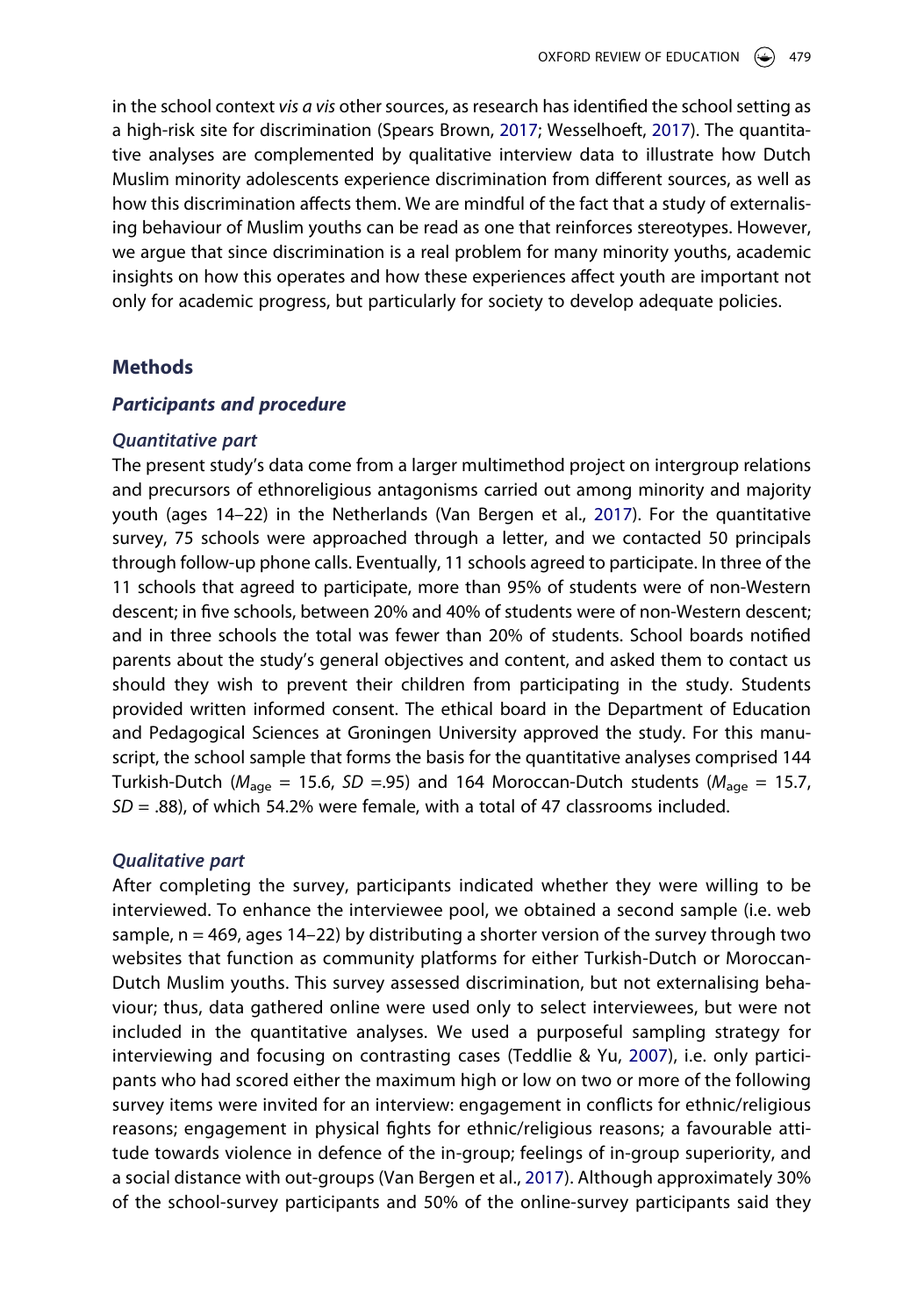480  $\leftrightarrow$  D. D. VAN BERGEN ET AL.

were willing to be interviewed, our criteria narrowed our pool to about 15% of all respondents. For our broader project, we conducted 60 in-depth interviews (20 Moroccan-Dutch, 20 Turkish-Dutch, and 20 native Dutch youths ages 16–22). However, for the present study, we focused on Muslim minority youths only, and after our quantitative analyses, we narrowed the interviewee sample further by setting the age limit at 19 (in line with the survey) and selected only interviewees who (following our assumption and quantitative findings) reported experiences with discrimination in their school context. This resulted in a sample of 10 interviewees (six Moroccan-Dutch and four Turkish-Dutch; 50% female), half of whom were recruited based on school surveys and half based on web surveys.

## *Survey instruments*

### *Externalising behaviour*

<span id="page-6-0"></span>The Strengths and Difficulties Questionnaire (SDQ)–Conduct Problems Scale (Goodman, [2001\)](#page-18-14), with its proven validity and internal consistency in minority groups in the Netherlands and other European countries (Oppedal et al., [2005](#page-19-6); Paalman et al., [2013](#page-19-7)), was used to assess how often adolescents engaged in lying, stealing, obedience (reversecoded), aggression, and anger (0 = *never* to 3 = *often*). Since research suggests that the SDQ's adolescent self-reporting measure is more reliable than parent or teacher reports when measuring externalising behaviour among Moroccan-Dutch youths, and that having multiple informants does not seem to enhance reliability (Paalman et al., [2013\)](#page-19-7), we opted to use students as informants. We used the Dutch version of the SDQ subscale, as participants were second-generation migrants with Dutch fluency, and this Dutch version had been tested for validity among Dutch minority youths (Paalman et al., [2013\)](#page-19-7). In order to improve the scale's reliability, we excluded the obedience item and computed the four remaining items' mean (*M* = 1.33, *SD* = .38, *range* 1–3, Cronbach's *α* = .62).

### *Ethnicity*

Adolescents indicated their own and parents' countries of birth and stated their selfidentified ethnicity. We coded those who indicated their own or at least one of their parents' country of birth as Morocco or Turkey and self-identified as 'Moroccan-Dutch' and 'Turkish-Dutch', respectively. A small number of adolescents (3%) who identified as 'Kurdish-Turks' were combined with the Turkish-Dutch group. One participant belonged to the third generation of immigrants, but all others were second generation.

## *Gender, educational track and ethnic composition of classroom*

These were controlled for in all analyses. The rationale for this is that externalising behaviour is often gender-skewed (Carr, [2015](#page-18-0)). Gender was coded so that 0 = *girl* and 1 = *boy*. Educational track was included, as problems with literacy are known to be confounders of externalising behaviour among Moroccan-Dutch youths in the Netherlands (Paalman et al., [2013\)](#page-19-7). Educational track was measured according to the Dutch educational system. In the higher score  $(=2)$  we combined two academic tracks (i.e.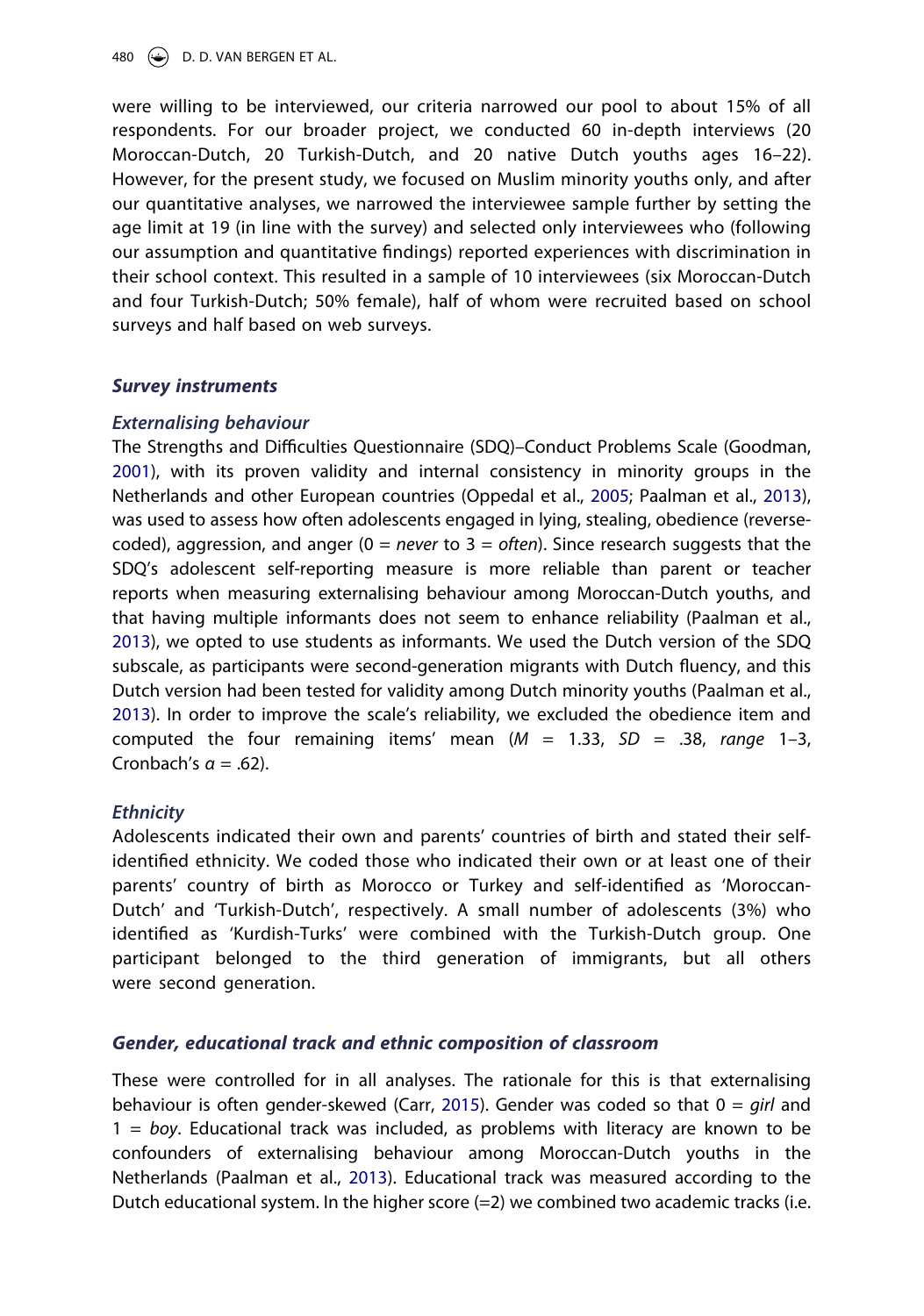the only two tracks in Dutch secondary schools that will provide access to Dutch universities (43.2% Moroccan-Dutch and 29.9% Turkish-Dutch students). In the lower score, we combined two more practical (vocational training) tracks combined into a lower score (=1; 4.5% Moroccan-Dutch and 22.4% Turkish-Dutch students). Additionally, we also controlled for classrooms' ethnic composition considering that may impact students' externalising behaviour (D'hondt et al., [2017\)](#page-18-3). We first counted the number of minority students in each classroom, and then calculated the proportion of minority students in the classroom. Scores ranged from  $0 =$  no students are minorities to 1 = all students are minorities. Twenty-five of the 47 classrooms (53%) had a proportion range of 0.5 or less. Sixteen of the 47 classrooms (34%) had a proportion of children with an ethnic background of 0.9 or higher.

#### *Discrimination*

We assessed perceived discrimination with two constructs. A single measure that we call 'personal discrimination' examined whether youths felt that they personally had been victims of ethnoreligious discrimination, through this question: 'In the past 12 months, have you been treated badly or unfairly because of your ethnic or religious background?' (1 = *never* to 5 = *at least once a week)* (*M* = 1.68, *SD* = 1.02, *range* 1–5). Four items pertaining to the source of discrimination – school peers, teachers, peers outside of school, and adults outside of school – were presented if participants affirmatively responded to the general discrimination question.

<span id="page-7-0"></span>We also assessed 'group discrimination' (Doosje et al., [2013\)](#page-18-15) with three items (e.g. 'People with my ethnic background or religion are discriminated against in the Netherlands'), scored on a scale from 1 (*fully disagree*) to 5 (*fully agree*), Cronbach's *α* = .80 (*M* = 3.44, *SD* = .99, *range* 1–5). We assessed both personal discrimination and group discrimination in relation to either ethnic and/or religious background as Turkishand Moroccan-Dutch Muslim youths see their religious and ethnic minority identities as highly overlapping and positively correlated (Verkuyten & Martinovic, [2014](#page-20-9)).

#### <span id="page-7-2"></span>*Analytic procedure quantitative part*

<span id="page-7-1"></span>To examine the association between discrimination and externalised behaviour, we conducted multilevel analyses with restricted maximum likelihood (REML) using SPSS, following guidelines by Hox ([2010\)](#page-19-14). Multilevel analyses allowed us to control for any effects that may come from the fact that students are nested within 47 different classrooms. We first computed a model in which only general personal discrimination and group discrimination experiences were entered as predictors of externalising behaviour, followed by a model that also included different sources of personal discrimination. The adjusted model informs about sources that are predictive above and beyond other sources and highlights discrimination experiences presumably of highest subjective meaning to the adolescents. Both models were conducted for Turkish- and Moroccan-Dutch adolescents in a combined sample due to overlapping discrimination experiences, similar religion, high levels of religious affiliation, comparable migration histories, school performances, and socio-economic status (Adriaanse et al., [2014\)](#page-18-1).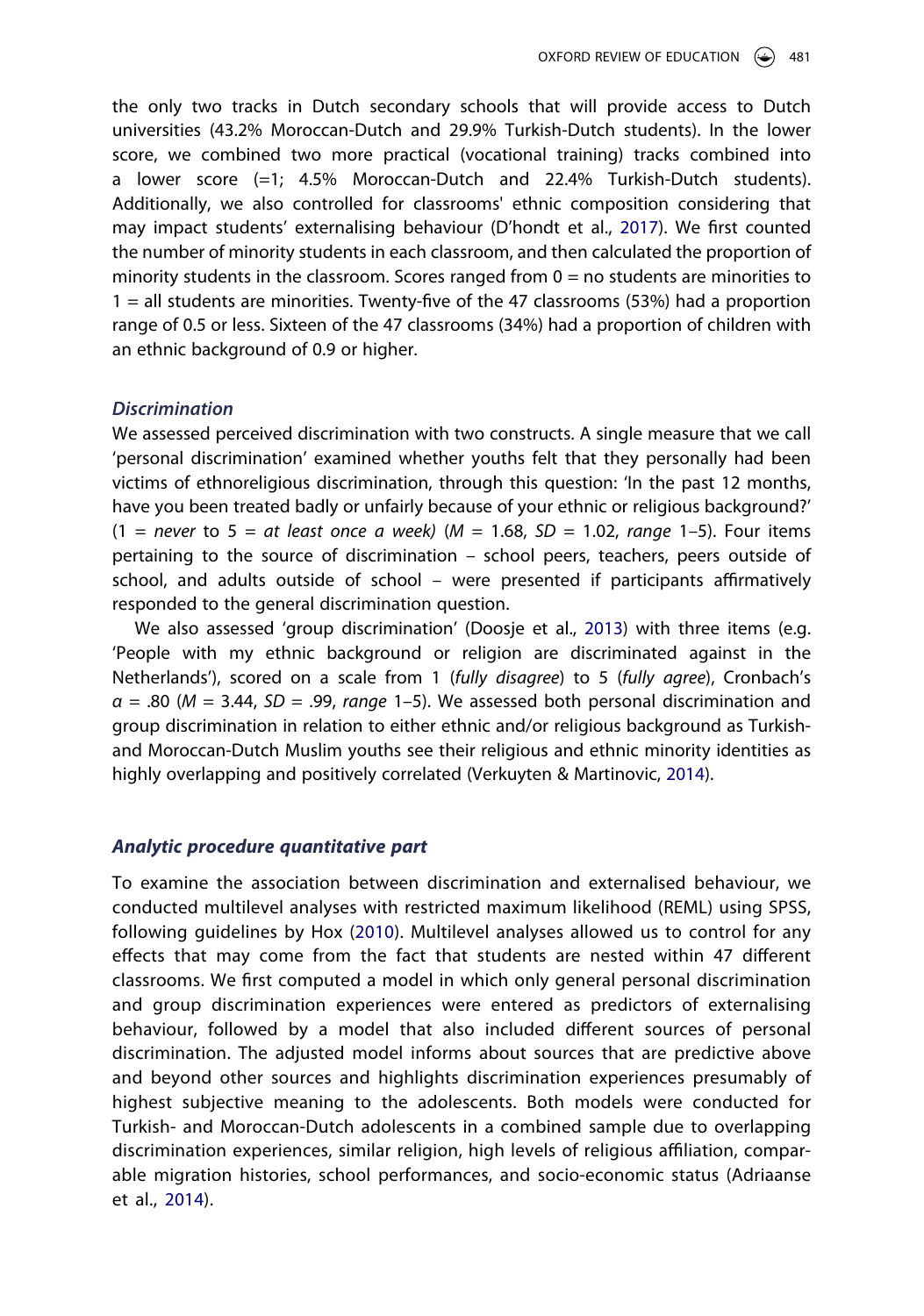482  $\leftrightarrow$  D. D. VAN BERGEN ET AL.

#### *Analytic procedure qualitative part*

<span id="page-8-1"></span>Qualitative analyses aimed to yield a better understanding of the quantitative findings. Therefore, we focused on the school context and selected all interview excerpts from 10 adolescents who talked about discrimination in the school contexts. We interviewed using a narrative approach (Wengraf, [2001](#page-20-10)), with all interviews recorded and transcribed verbatim. We studied the stories that these 10 adolescents shared in the interviews about their discrimination experiences, their perpetrators' roles, as well as reactions and emotions related to those experiences. Potential support that youths received afterwards also was noted. These topics were selected specifically for this study's analysis, while the full interview included several other topics, as it was conducted for the broader project (Van Bergen et al., [2017\)](#page-20-3). Examples of interview questions utilised and analysed here include the following: 'Has it ever happened to you that you felt unfairly treated due to your Turkish/Moroccan origin?', 'Has it ever happened to you that you felt unfairly treated due to being a Muslim?', 'Could you tell me what happened?' 'How did you respond?', 'What happened next?'.

The first author and a graduate student developed the full coding list, and the last author read the coding list for agreement (Van Bergen et al., [2017](#page-20-3)). The first author and the graduate student conducted the coding separately and the first author doublechecked all coding. One example of a code used for the current analyses was 'Discrimination by teacher,' with the sub-codes 'religious insult' and 'emotional response: anger.' The coders agreed in approximately 90% of cases and discussed disagreements until consensus was reached.

## **Quantitative results**

Discrimination by school peers was rarely reported (3.3%), while discrimination by teachers (11.4%) and peers outside of school (10.7%) was reported more frequently by Dutch Muslim youths. Discrimination by adults outside school was the most frequently experienced form of discrimination, being reported by one out of four (25.3%) participants. [Table 1](#page-8-0) depicts the ranges of the measurement scales, means, and standard deviations in our sample.

In [Table 2,](#page-9-0) bivariate correlations between measures are provided (with estimates representing Pearson's correlation coefficient, in which both variables were continuous,

|                          | Scale range                          | M     | SD   |
|--------------------------|--------------------------------------|-------|------|
| 1. gender                | $0 = \text{qirl}$ ; $1 = \text{boy}$ |       |      |
| 2. age                   | $14 - 18$                            | 15.66 | .91  |
| 3. education             | $0 =$ vocational:                    | .73   | .44  |
|                          | $1 = academic$                       |       |      |
| 4. ethnic div. class     | $0 =$ school with natives only;      | .88   | .19  |
|                          | $1 =$ all students are minorities    |       |      |
| 5. discr. teacher        | $0 = no; 1 = yes$                    | .11   | .32  |
| 6. discr. school peers   | $0 = no; 1 = yes$                    | .03   | .18  |
| 7. discr. adults outs.   | $0 = no; 1 = yes$                    | .25   | .44  |
| 8. discr. peers outs.    | $0 = no; 1 = yes$                    | .11   | .31  |
| 9. group discr.          | $1 = low$ ; $5 = high$               | 3.44  | .99  |
| 10. overall pers. discr. | $1 = low$ ; $5 = high$               | 1.68  | 1.01 |
| 11. ext. problems        | $1 = low$ ; $3 = high$               | 1.48  | .40  |

<span id="page-8-0"></span>**Table 1.** Scale range, means and standard deviations of variables and covariates and main variables in the study.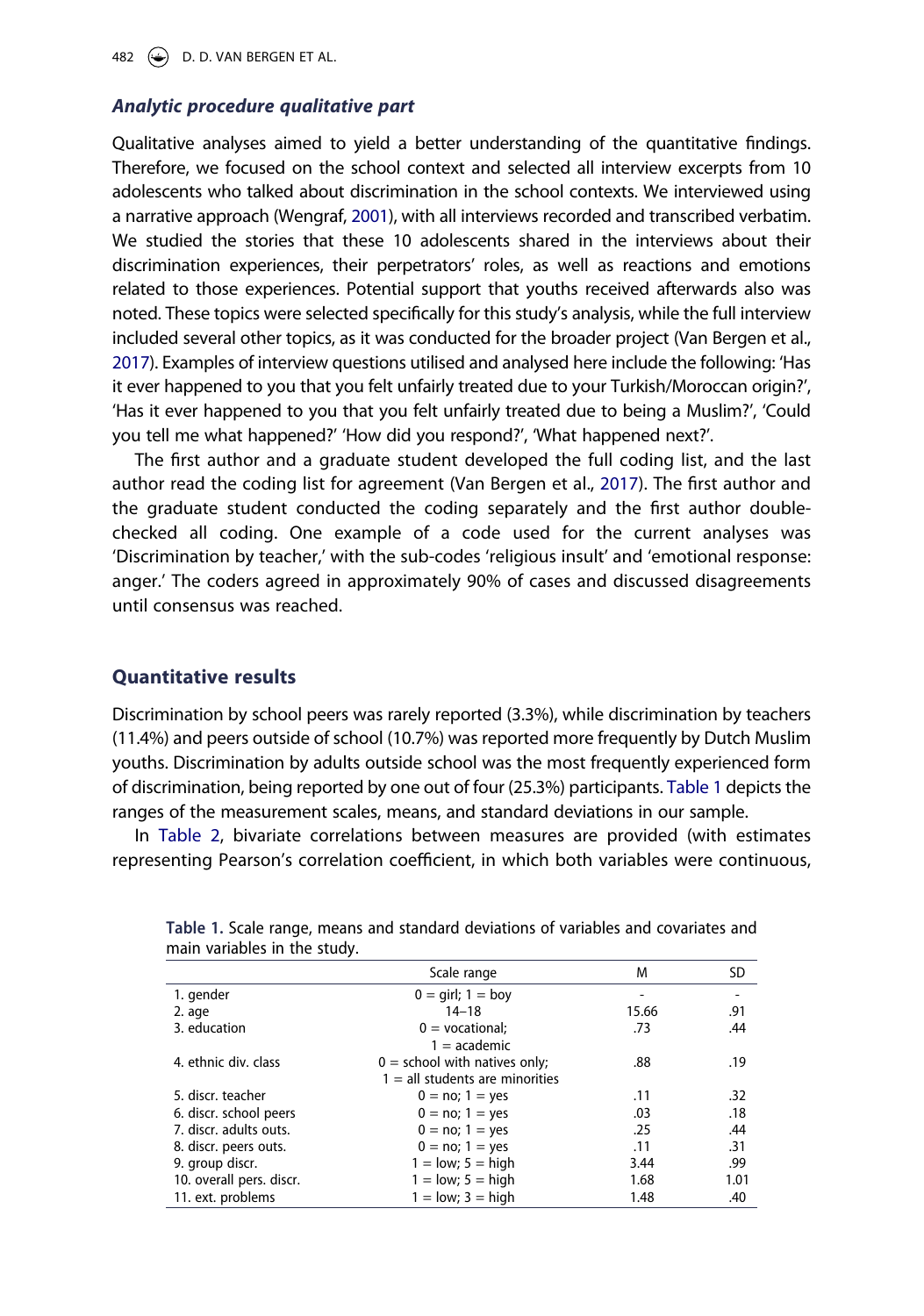|                          | 1.              | 2.     | 3.              | 4.      | 5.       | 6.       | 7.       | 8.       | 9.       | 10.      |  |
|--------------------------|-----------------|--------|-----------------|---------|----------|----------|----------|----------|----------|----------|--|
| 1. gender                |                 |        |                 |         |          |          |          |          |          |          |  |
| 2. age                   | .04             |        |                 |         |          |          |          |          |          |          |  |
| 3. education             | .04             | $.12*$ |                 |         |          |          |          |          |          |          |  |
| 4. ethnic. div. class    | $-.02$          | .04    | $.55***$        |         |          |          |          |          |          |          |  |
| 5. discr. teach.         | $.10^{\dagger}$ | .04    | $.10^{\dagger}$ | .06     |          |          |          |          |          |          |  |
| 6. discr. school peers   | .02             | $-.03$ | .03             | $-.07$  | $.40***$ |          |          |          |          |          |  |
| 7. discr. adults outs.   | $.20***$        | $-.03$ | $-.07$          | $-.14*$ | $.14*$   | $.27***$ |          |          |          |          |  |
| 8. discr. peers outs.    | $.15***$        | $-.01$ | $-.10^{T}$      | $-.13*$ | $.11^+$  | $.35***$ | $.14*$   |          |          |          |  |
| 9. group discr.          | $-.04$          | .07    | $-.05$          | $-.02$  | $.16***$ | $.15***$ | $.27***$ | .06      |          |          |  |
| 10. overall pers. discr. | $.24***$        | $-.02$ | $-.03$          | $-.06$  | $.48***$ | $.23***$ | $.72***$ | .44***   | $.27***$ |          |  |
| 11. ext. problems        | $.20***$        | .02    | .02             | $-.03$  | $.25***$ | $.18***$ | .09      | $.16***$ | $.12*$   | $.25***$ |  |

<span id="page-9-0"></span>**Table 2.** Means (standard deviations) and correlations between covariates and main variables in the study.

† *p* < .1; \**p* < .05; \*\**p* < .01; \*\*\**p* < .001; Spearman's rho is given for categorical variables, Pearson's r is given for continuous variables.

and Spearman's *rho* for pairs involving categorical variables). Boys were somewhat more likely to indicate types of externalising behaviour, as well as report discrimination by adults and peers outside the school context. Therefore, in the subsequent analyses, gender was included as a covariate. No significant correlation between gender and discrimination or group discrimination was found. For age and educational track, no significant correlations were found with personal discrimination or group discrimination. Students in classrooms with many minority students reported less personal discrimination outside the school compared with participants in classrooms with few ethnic minority students (a correlation that was not significant for group discrimination).

The influence of classrooms was controlled for as we conducted multilevel analyses to examine the association between group discrimination, personal discrimination, and externalising behaviour. Externalising behaviour was included as a dependent variable and overall discrimination as the predictor variable. A significant positive association was found: *t*(303,836) = 3.70, *p* < .001, 95% CI [.04 to .13] Cohen's *d* = .43. Greater perceptions of being discriminated against personally were associated with a greater likelihood of reporting externalising behaviour.

Subsequently, an analysis was conducted with externalising behaviour as a dependent variable and group discrimination as predictor. Again, a significant positive association was found: *t*(302,446) = 2.41; *p* < .05, 95% CI [.01 to .10] Cohen's *d* = .28. The more group-based discrimination students perceived, the more likely they were to report externalising behaviour.

In the next step, we included both experiences with personal discrimination and group-based discrimination as predictors. A significant association was found only for personal discrimination: *t*(302,521) = 3.13; *p* < .01, 95% CI [.03 to .12] Cohen's *d* = .36. No significant effect was found for group-based discrimination: *t*(301,859) = 1.42; *n.s*., 95% CI [−.01 to .08] Cohen's *d* = .16. This result implies that experiences with personal discrimination had a relatively stronger effect.

Finally, we included four sources of personal discrimination – discrimination by school peers, discrimination by teachers, discrimination by peers outside school, and discrimination by adults outside the school context – simultaneously as predictors. The results are provided in [Table 3](#page-10-0). Only discrimination by teachers was found to be associated with more externalising behaviour: *t*(275,21) = 3.28; *p* < .001, 95% CI [.10 to .40]. All other *t*'s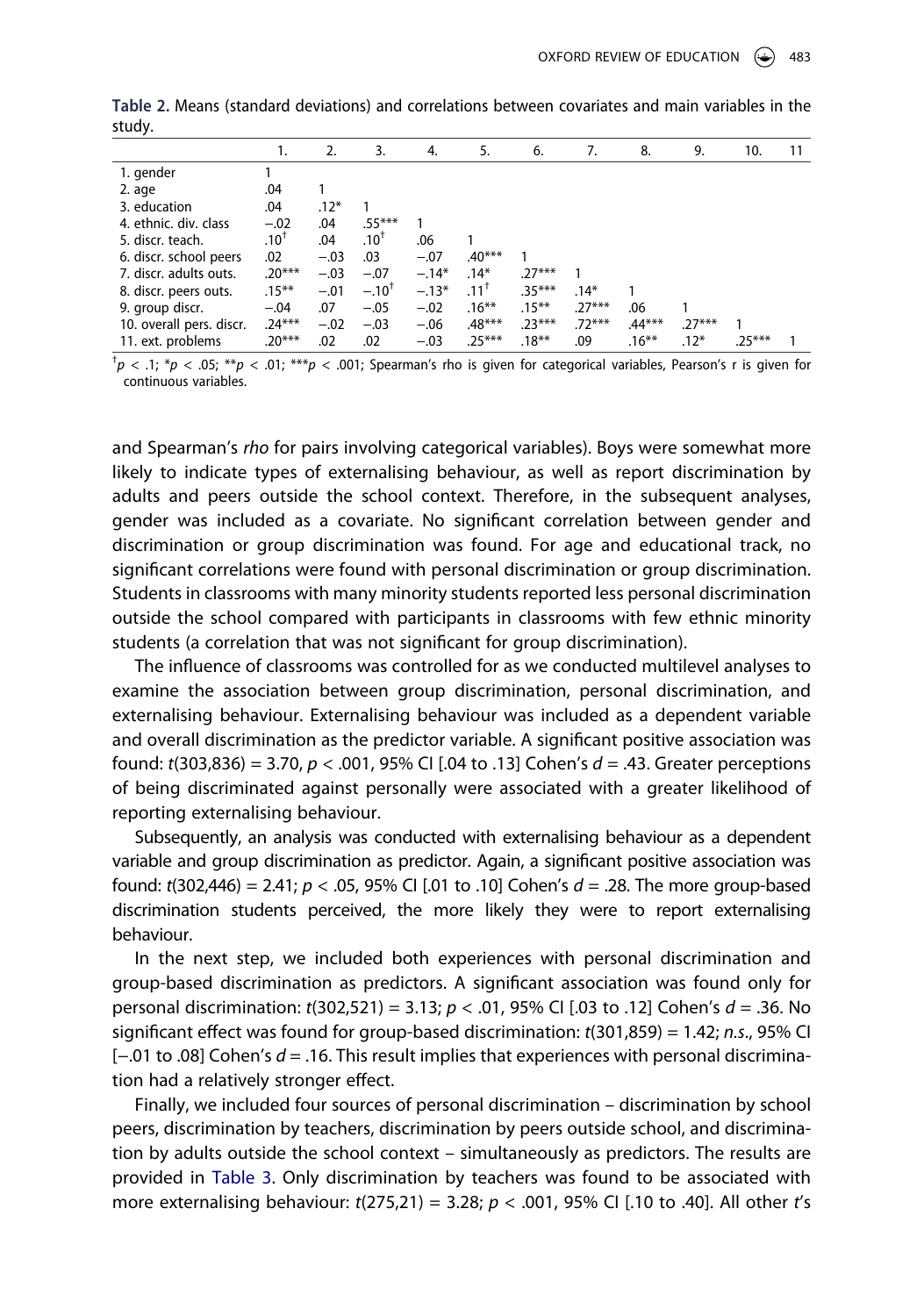484  $\left(\rightarrow\right)$  D. D. VAN BERGEN ET AL.

|                  |     |        |       |      | 95% Confidence Interval |             |
|------------------|-----|--------|-------|------|-------------------------|-------------|
| Variable         | SE  | df     |       | sig  | Lower bound             | Upper bound |
| Intercept        | .07 | 252.22 | 18.05 | .001 | 1.09                    | 1.35        |
| <b>Teacher</b>   | .07 | 275.21 | 3.28  | .001 | .10                     | .40         |
| School peers     | .15 | 301.66 | 1.32  | .187 | $-.09$                  | .48         |
| Non-school peers | .08 | 301.66 | 1.30  | .194 | $-.05$                  | .25         |
| Parents          | .05 | 301.87 | .48   | .632 | $-.08$                  | .13         |
| Gender           | .04 | 301.41 | 3.19  | .002 | .05                     | .23         |

<span id="page-10-0"></span>**Table 3.** Results for the multilevel analyses with perceived teacher, school peer, non-school peer and adult discrimination as predictor variables and externalising problem behaviour as outcome variable.

(301) < 1.32, *n.s*. This shows that of all sources of discrimination that were measured, teacher discrimination was associated most strongly with increased externalising behaviour.

## **Qualitative findings**

[Table 3](#page-10-0) shows that almost all adolescents who reported teacher discrimination also felt discriminated against by others in the school context, including school administrators, school peers, and individuals whom they encountered during school-related work placements. Indeed, qualitative accounts elucidate an interplay between teacher (and school administrator) discrimination and other school-related sources (notably school peers). In [Table 4,](#page-10-1) we provide characteristics of the interviewees in our sample.

|    |          |                      |            |    | Educational  | Parental level of | Discrimination                                       |                                          |
|----|----------|----------------------|------------|----|--------------|-------------------|------------------------------------------------------|------------------------------------------|
|    | Name     | Ethnicity            | Gender Age |    | <b>Track</b> | education         | Source                                               | Response                                 |
| 1  | Nur      | Turkish<br>(Kurdish) | female     | 16 | Practical    | Low               | School peers                                         | Anger<br>Verbal retort                   |
| 2  | Adem     | Turkish              | male       | 16 | Practical    | Low               | Teacher<br>School peers<br>Peers outside<br>school   | Anger, frustration<br>Physical fighting  |
| 3  | Yavuz    | Turkish              | male       | 16 | Practical    | Low               | Internship<br>School peers                           | Anger<br>Physical fights                 |
| 4  | Jamel    | Turkish              | male       | 17 | Practical    | Low               | Teacher                                              | Work harder to proof<br>them wrong       |
| 5  | Laila    | Moroccan             | female     | 17 | Academic     | Low               | School peers                                         | Seeking support<br>Report to authorities |
| 6  | Basma    | Moroccan             | female     | 17 | Academic     | Low               | Teacher<br>Adults outside<br>school                  | <b>Discussion</b><br>Verbal retort       |
| 7  | Zohra    | Moroccan             | female     | 18 | Academic     | High              | School<br>Administrators<br>Adults outside<br>school | <b>Discussion</b>                        |
| 8  | Esma     | Moroccan             | female     | 19 | Practical    | Low               | Teacher<br>School peers                              | Anger<br>Verbal retort                   |
| 9  | Jabir    | Moroccan             | male       | 16 | Practical    | Low               | Teacher<br>School peers<br>Media                     | Anger<br>Verbal retort                   |
| 10 | Mustapha | Moroccan             | male       | 19 | Practical    | Low               | Teacher<br>Internship                                | Frustration                              |

<span id="page-10-1"></span>**Table 4.** Characteristics of 10 Turkish-Dutch and Moroccan-Dutch interviewees in the study who reported discrimination in their school context.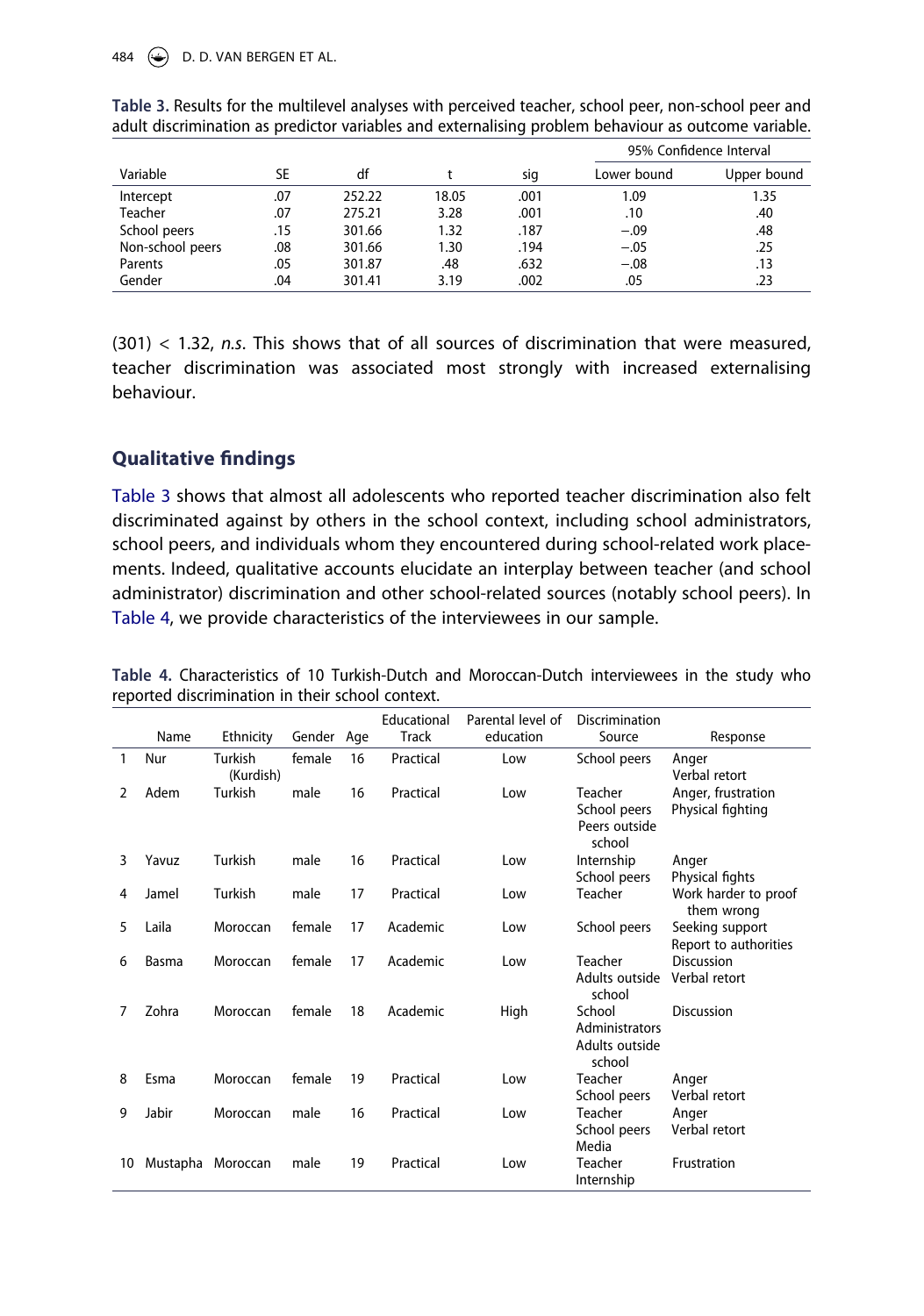We first discuss youths' experiences and responses in cases where teacher discrimination was most prominent. Furthermore, as our qualitative analysis showed that discrimination by school peers also seemed to be linked potentially to symptoms signalling externalising behaviour, we also report on these experiences and responses.

#### *Youths' experiences with teacher discrimination*

Interviewees described teacher discrimination in three forms: The first started as a conflict between school peers, which led to teacher interference, including discriminatory remarks from the teacher. Three youths reported this type of event (Adem, male, 16, Turkish-Dutch; Jabir, male, 16, Moroccan-Dutch; and Esma, female, 19, Moroccan-Dutch). In Esma's case, the initial conflict involved perceived discrimination by school peers, but in Jabir and Adem's cases, the initial conflict with school peers seemed unrelated to ethnoreligious issues. Esma described how school peers constantly taunted Muslims, and Moroccans in particular. One of her teachers had told Esma that by getting angry at her peers, she matched the stereotype of '*a hot-blooded Moroccan*' and suggested that it would be best to ignore school peers' insults – that fighting back would reinforce her school peers' prejudice against Moroccans. According to Esma, the teacher did not reprimand the school peers for their behaviour. Jabir narrated an incident in which he was joking with a peer in the classroom, when the teacher (of South-Asian descent) told his peer to '*be careful that you don't get pig flu*,' making it clear that she was referring to Jabir's religion, in which pork is forbidden. Later, when Jabir borrowed paper from aclassmate (who was ethnic minority), the same teacher remarked, *'We have many Moroccan students who always borrow everything from black people; they better make sure to bring their own stuff.'* Finally, Adem described how he felt about the fact that only majority Dutch students received the opportunity to tell their side of the story whenever a fight occurred and that Turkish-Dutch students were assumed to be at fault.

The second form of perceived teacher discrimination entailed being held back from progressing academically, as described by Jamel (16) and Mustapha (19), both Moroccan-Dutch. Jamel narrated an incident at school in which he asked for additional Dutch lessons to be admitted to the academic track. Although the instructor responsible for these special Dutch lessons had admitted Jamel, his form teacher did not grant permission and stated that Jamel '*would not be capable (of doing) the academic track.'* Jamel suspected that the teacher's denial of his academic qualities was linked to his ethnoreligious background, much in line with sardonic remarks that this teacher had made about Muslim traditions. Next, Mustapha described how all students in his class received approval to start their compulsory work placements except for himself and one other Moroccan-Dutch student. Mustapha insisted that ethnicity had played a role in his teacher's decision because several majority Dutch students who had not even fulfilled the conditions for starting the work placement nevertheless were given the '*green light*.'

The third form of teacher discrimination pertained to the Islamic dress code, as described by two girls (Basma, 17, and Zohra, 18, both Moroccan-Dutch). When Basma wore a headscarf to school for the first time, her teacher pretended not to see her when reading students' names to take attendance. Basma reported that after class, the teacher shouted to her, '*It does not say in the Qu'ran that you need to wear a headscarf! So why do you wear this?'* Basma also narrated a conflict she had with the principal who, despite the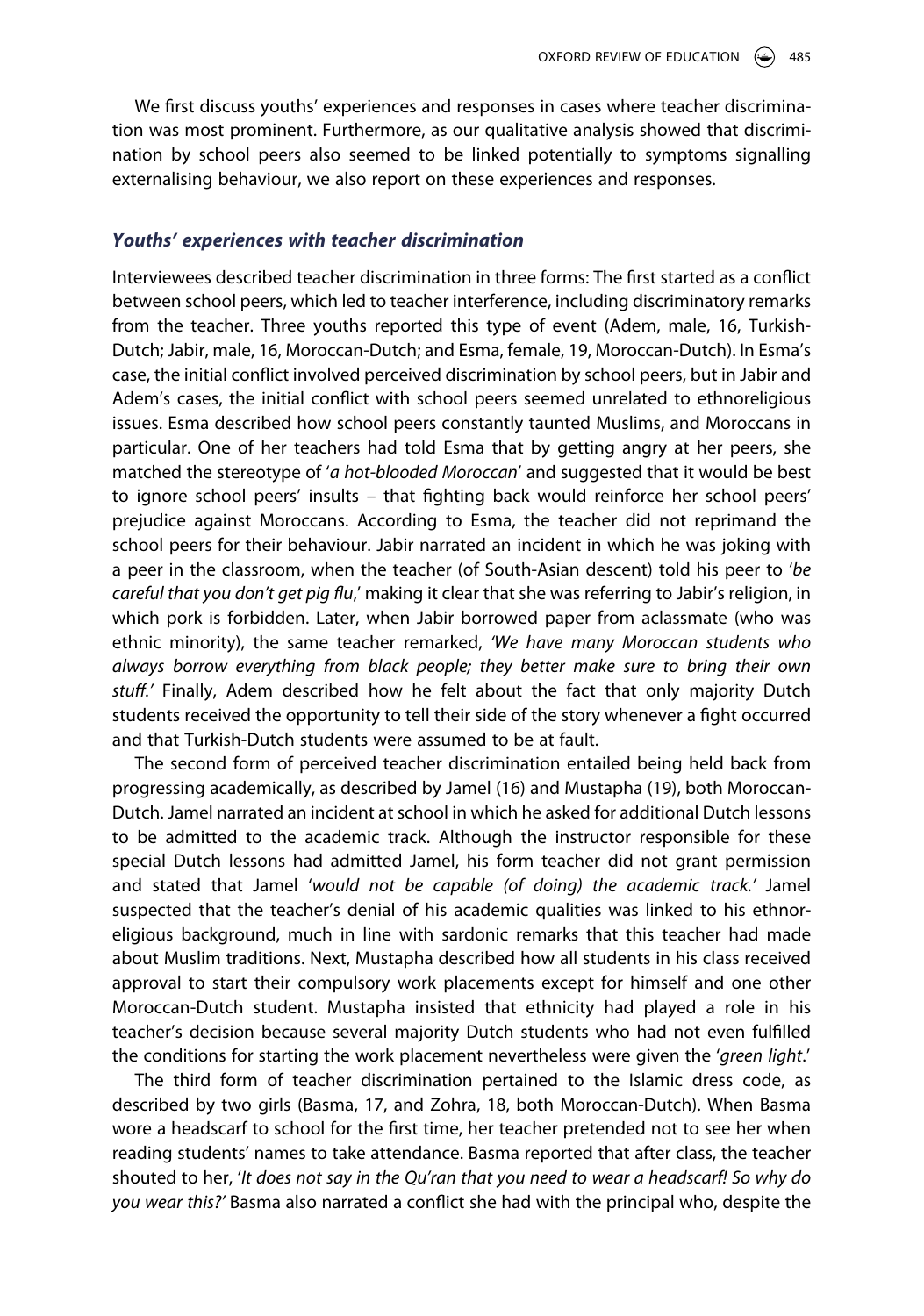school not having dress regulations, had issues with her *Niqaab* (Islamic dress) and tried to convince her to wear a blazer on top of the dress, to have a more Western look. Next, Zohra, who had become more religious over recent years and by her own choice wore a Niqaab to her Catholic school, received a letter addressed to her parents in which they were told not to force their daughter to wear this dress.

In short, youths of Turkish- and Moroccan-Dutch descent reported various discrimination experiences from teacher and/or school administrators, including derogatory comments and insults with respect to ethnicity and religion, as well as unfair treatment compared with majority Dutch youths, including barriers to educational advancement.

#### *Youths' responses to teacher discrimination*

Based on their narratives, adolescents in this study responded to these experiences in five different ways: verbal retorts, feeling frustrated and/or angry, feeling disappointment, working harder to '*prove them wrong*,' or seeking support.

With respect to verbal retorts (two youths, Jabir and Basma), Jabir, upon being insulted by his teacher (who has a South-Asian background) for being a '*lazy Moroccan*' who has the '*pig flu*', used a provocative term to refer to the ethnicity of his teacher, thereby escalating the conflict. Jabir was pressured into acknowledging that there had been misunderstandings between him and his teacher and had to engage in a reconciliation process. Jabir did not speak out about the teacher's racist remarks to avoid angering his parents, whom he feared would not understand what had happened. Basma, whose majority Dutch teacher reproached her for wearing a headscarf, clarified to her teacher after class in no uncertain terms that she did not *'care if this is written in (the) Qu'ran or not; I just really want to wear this because it feels good to me, so please let me. This is my choice.'*

Adem and Esma, and to some extent Mustapha, reacted with anger and frustration to teacher discrimination. Adem, in perceiving that majority Dutch teachers never gave Turkish-Dutch students the chance to tell their side of the story concerning a conflict, expressed an us-vs.-them perspective: *'A majority Dutch teacher will never click with a Turkish boy. Deep at heart, they will always be in conflict.'* Adem believed that such experiences made him aggressive and led to fights in school and elsewhere. Esma explained how angry she became every time she perceived ethnoreligious discrimination from her school peers. Esma's outbursts towards her classmates had led to conflicts with a teacher, who repeatedly reprimanded her for becoming angry and reiterated Moroccan stereotypes, to which Esma responded with further rage that she later regretted: *'Usually, I* (feel) stupid afterwards for becoming so angry, but I cannot stop myself the next time it *(injustice) happens.'* Mustapha shared his frustration about the majority Dutch treatment of Muslims with his ethnic peers, and they jointly believed that violence in defence of their ethnoreligious group was an expected reaction.

Turning to the third strategy to deal with discrimination, Zohra and Basma were disappointed about the school's approach to wearing headscarves. Referring to teachers and administrators, Zohra said, '*This school is so-called multicultural, but in fact, they are against us minority students here!'* Zohra initially tried to assimilate by taking off her headscarf so as not to jeopardise her education. Once she started college, Zohra started dressing in a Niqaab again, but to her dismay, she continued to receive derogatory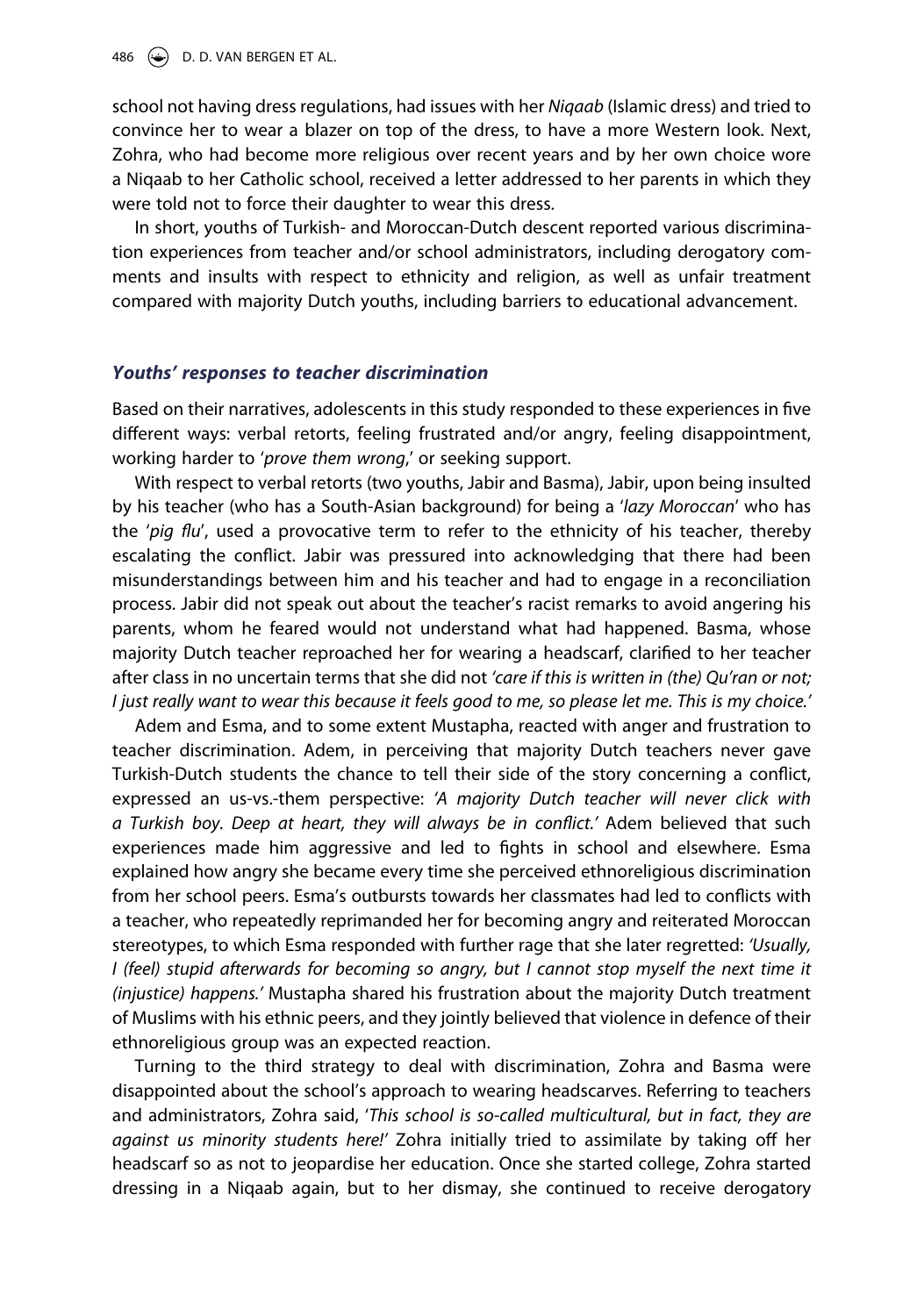comments and said she wants to *'move to Morocco [after my studies], as I feel I will fit better in a society that is Muslim all round.'*

'Working harder to prove them wrong' emerged as yet another reaction to perceived discrimination, one that Jamel applied. When his teacher told him he could not attend Dutch lessons, he worked harder than others to prove that ethnic minorities are just as intelligent and disciplined to handle college: *'It's hard to say a bad thing about a person with a high level of education while someone who never went to college can be easily accused of hanging around and causing trouble.'*

Finally, Basma and Zohra reported seeking family support to deal with discrimination. Basma's (adult) brother accompanied her when she met with the principal about her desire to wear the (Islamic) dress. In the end, Basma's school admitted that it had no grounds to prohibit such a dress. Zohra's father responded to the letter from the school, telling officials that it was a misunderstanding and that he did not demand that she wear a headscarf: It was Zohra's wish.

#### *Youths' narratives of experiences with school peer discrimination*

Three youths in this study reported both teacher and school peer discrimination, while three others reported peer discrimination but no teacher discrimination. Interviewees described three forms of peer discrimination: denigration of people of colour through social media; offensive remarks about Islam; and ethnic stereotyping. Laila (female, 17, Moroccan descent) gave an example of the first type, as she described a group of her majority Dutch school peers who launched a blog called '*the party against the apes*', on which they ridiculed minorities with racist pictures. Yavuz (male, 16, Turkish descent) remembered an incident in his school belonging to the second type of discrimination, in which a majority boy shouted insults at him about Allah and Muslims. An example of the third kind came from Nur (female, 16, Kurdish-Turkish descent), who described how she felt being under constant verbal attack by a (non-Kurdish) Turkish boy in her class, who '*joked*' that she was *'a terrorist of the Turkish worker party PKK'* among other verbal taunts.

#### *Youths' responses to school peer discrimination*

Individual responses to discrimination by school peers varied, with one youth seeking support and reporting taunts to authorities, three youths expressing anger and responding with verbal retorts, and two youths getting into physical altercations. Laila's response is an example of the first type. When her school peers created a racist website, she talked about it with her parents, who advised her to discuss the issue with the principal, which resulted in the suspension of the main perpetrators for several days. An example of anger and verbal retorts came from Nur, who described her reaction to being stereotyped as a PKK terrorist as follows: *'When I get angry, I shout (...) I may be a girl, and I may be small, but I have a big mouth when it comes down to discrimination (. . .) I make sure that my big mouth shuts them up.'* Finally, Yavuz talked about beating up a student in his class who insulted Allah and Islam. In short, these various reactions to discrimination by school peers reveal that some minority youth sometimes act out against their peers.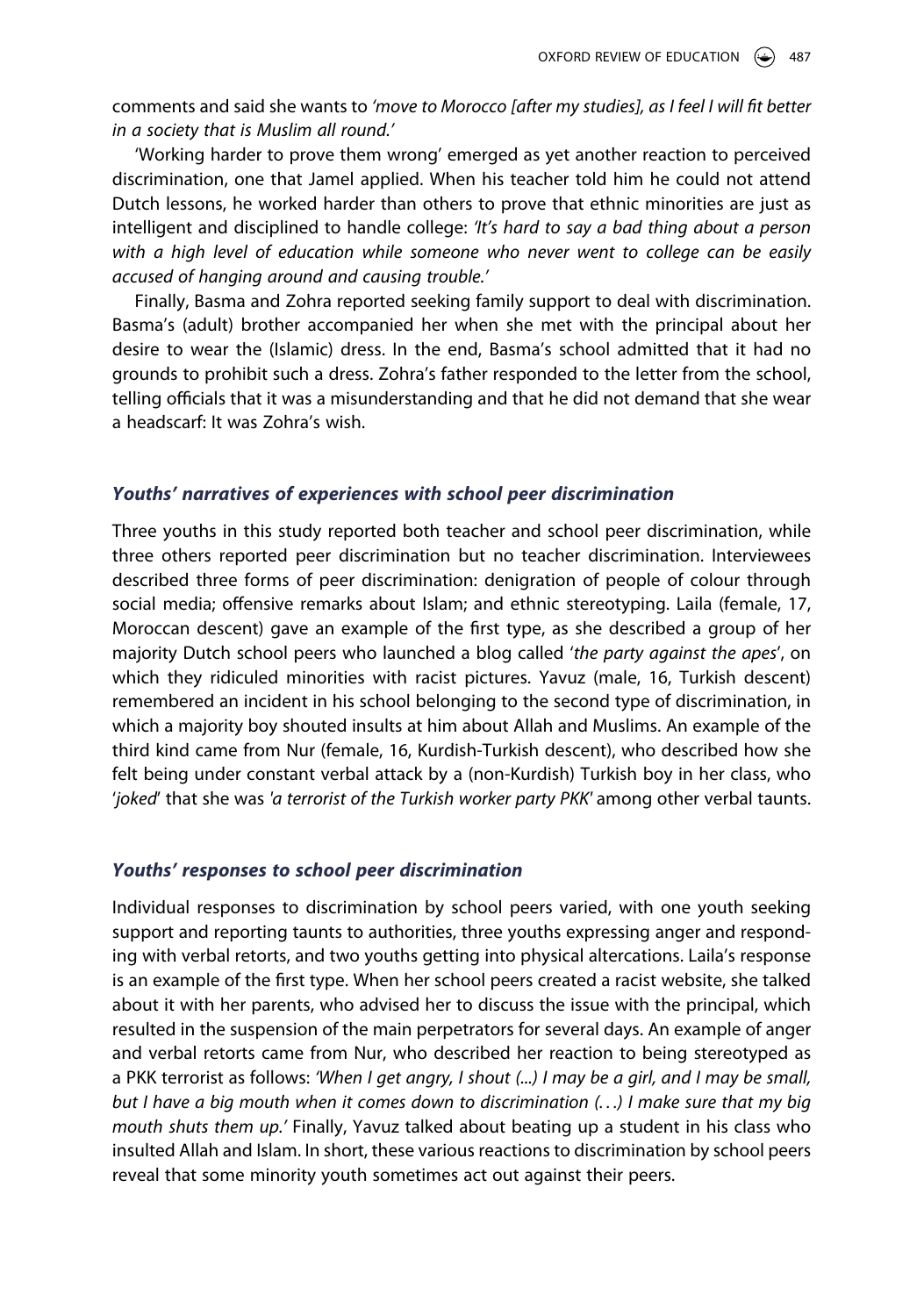## **Discussion**

A study that focuses on externalising behaviour of Muslim youth in the West can be misconceived as sustaining ethnoreligious stereotypes. However, we believe that it is important for both academic and societal reasons to know how their externalising behaviour is influenced by (experienced) discrimination. Our analyses dovetailed with extant studies that showed that discrimination is tied to the psychosocial well-being of Muslim minority youths of Turkish and Moroccan descent in the Netherlands and other European countries (Maes et al., [2014;](#page-19-0) Steevens & Thijs, [2018](#page-20-7); Vedder et al., [2007](#page-20-2)). Our first objective was to fill a gap in extant literature on the role of discrimination sources in relation to externalising behaviour among Muslim youths. Quantitative models were unambiguous in highlighting the link between teacher discrimination and externalising behaviour, even when other discrimination sources as well as common confounding variables (gender, age, education level) were controlled for. This is remarkable, as only about 10% of youths reported teacher discrimination, compared with roughly 25% reporting discrimination by other adults outside of school. As such, while relatively uncommon, teacher discrimination was of significance for youths' psychosocial development, a finding that mirrors prior research on Belgian Muslim youths of Turkish and Moroccan descent (D'hondt et al., [2017](#page-18-3)). Our finding also confirms prior US research that demonstrated the harmful impact of discrimination for youths' psychosocial development in the long run (Marcelo & Yates, [2019](#page-19-3)).

In our quantitative analyses, the missing link between classmate discrimination and externalising behaviour can be attributed to the very low occurrence of the former, which is a positive finding. The fact that many extant studies (e.g. Andriessen et al., [2020](#page-18-7); D'hondt et al., [2015](#page-18-8); Spears Brown, [2017\)](#page-20-5) found higher rates of teacher and school peer discrimination may be due to a substantially broader formulation of this item(s) (e.g. 'any experience that *possibly* may have been a case of discrimination' (Andriessen et al., [2020](#page-18-7)). Alternatively, some studies (e.g. D'hondt et al., [2016\)](#page-18-11) asked all respondents about multiple, concrete forms of discrimination by teachers and school peers through a sequence of items that might have led to more positive answers on either of those items.

<span id="page-14-1"></span>A second objective was to pay special attention to discrimination in the school context through a qualitative approach. In line with what we expected, the apparent weight given to teacher responses in our study seems to result from an unequal power balance in multiple ways. First, as argued by D'hondt et al. ([2016](#page-18-11), [2017\)](#page-18-3), a specific feature of the teacher-student relationship is the hierarchy between students and teachers, in which the latter has the final say in grading and managing daily classroom interactions (backed up by the school's administrators). If a teacher has a bias this may impact these procedures (Van den Bergh et al., [2010\)](#page-20-11). Furthermore, as a result of teachers' and school managers' powerful position, their perspective is also dominant during ethnoreligious discrimination events and their aftermaths. Young people may find it difficult to take constructive action against discriminating teachers. When a perpetrator holds a more powerful position it is almost impossible to counter discrimination. This leaves victims without control over the situation, which is detrimental to youths' psychosocial development (Scott & House, [2005](#page-19-15)) and may explain their externalising behaviour.

<span id="page-14-0"></span>With our combined approach comprising a quantitative investigation with qualitative illustrations, we wanted to improve insight into what acts of discrimination in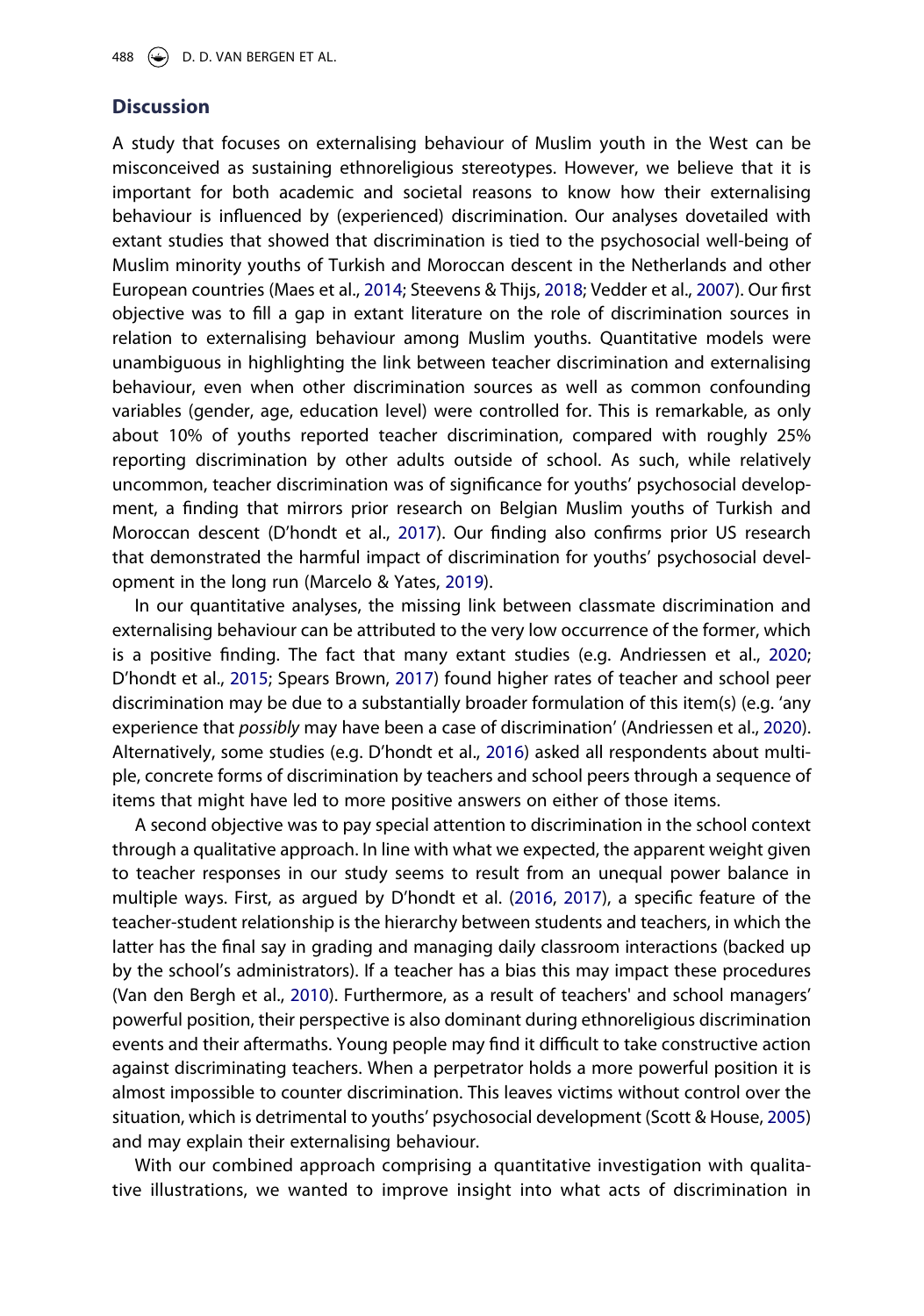school happened and how they felt from the perspective of Muslim minority youths, as well as to gain an understanding of why teacher discrimination particularly taps into feelings such as anger and a desire to retaliate. The narratives of Dutch Muslim youths who felt victimised by their teachers underlined the possibility discussed in the previous paragraph – that acting out seems particularly likely when discrimination is experienced in contexts from which one cannot easily escape (Scott & House, [2005](#page-19-15)). Although interviewees reported externalising behaviour only infrequently, discrimination experienced by teachers (and administrators) in the school context clearly impacted their lives, ranging from academic setbacks to deep feelings of frustration (in line with Moulin-Stożek & Schirr, [2017](#page-19-10)). The sociological concept of *anomie* can illuminate the problematic consequences (e.g. 'deviance') of academic setbacks that originate from teacher discrimination. Anomie indicates a discrepancy between (initial) aspirations (e.g. academically) in minority groups and subsequent disappointment and resistance when 'a reality check' shows that these aspirations are thwarted by, for example, discrimination in the school context (Ballantine et al., [2017](#page-18-10)).

Most importantly, qualitative findings also showed that adolescents did not use externalising behaviour directly against their teachers, although in one exceptional case a girl did talk to them in no uncertain terms when she perceived bias from her teacher. Furthermore, in line with our suggestion that it is immensely difficult for youths to stand up against teacher discrimination, minority youths in our qualitative study only received favourable responses from school administrators when their families became involved and discussed the issue on behalf of the youth. This corresponds with research by Swim and Thomas ([2006](#page-20-12)), who reported similar results.

<span id="page-15-2"></span><span id="page-15-1"></span>Regarding the type of teacher discrimination, interviewees reported being unfairly graded or evaluated, punished by default when classroom conflicts occurred, or receiving derogatory comments related to Islamic practices. While the first two forms of teacher discrimination are in line with extant literature on minority youths in general (Spears Brown, [2015](#page-20-13)), the third type might be specific for discrimination against Muslims (Berglund, [2017](#page-18-9)). Western Muslim girls who choose to follow Islamic dress codes seem to face increasing hostility, also in schools (Isik-Ercan, [2015\)](#page-19-16). These examples show the relevance of distinguishing between Muslim and non-Muslim minority adolescents' discrimination experiences.

<span id="page-15-0"></span>Integrating qualitative and quantitative methods resulted in a corroboration of findings, yet one apparent contradiction was noted. The quantitative association between discrimination by school peers and externalising behaviour was not significant, while qualitative findings showed that some interviewees experienced anger and reported fighting in response to discrimination by their school peers. A potential explanation is that, compared with teacher discrimination, anger evoked from discrimination by school peers may result in more assertiveness to tackle discrimination, due to being on an equal footing with peers. A relatively greater sense of agency possibly could prevent youths from exhibiting a wider range of externalising symptoms that comprise our (quantitative) scale of externalising behaviour.

We distinguished between personal and group discrimination in relation to externalising problems and found that only personal discrimination was a significant predictor. This implies that personal experiences with discrimination in our sample were relatively more important in explaining externalised behaviour than group-based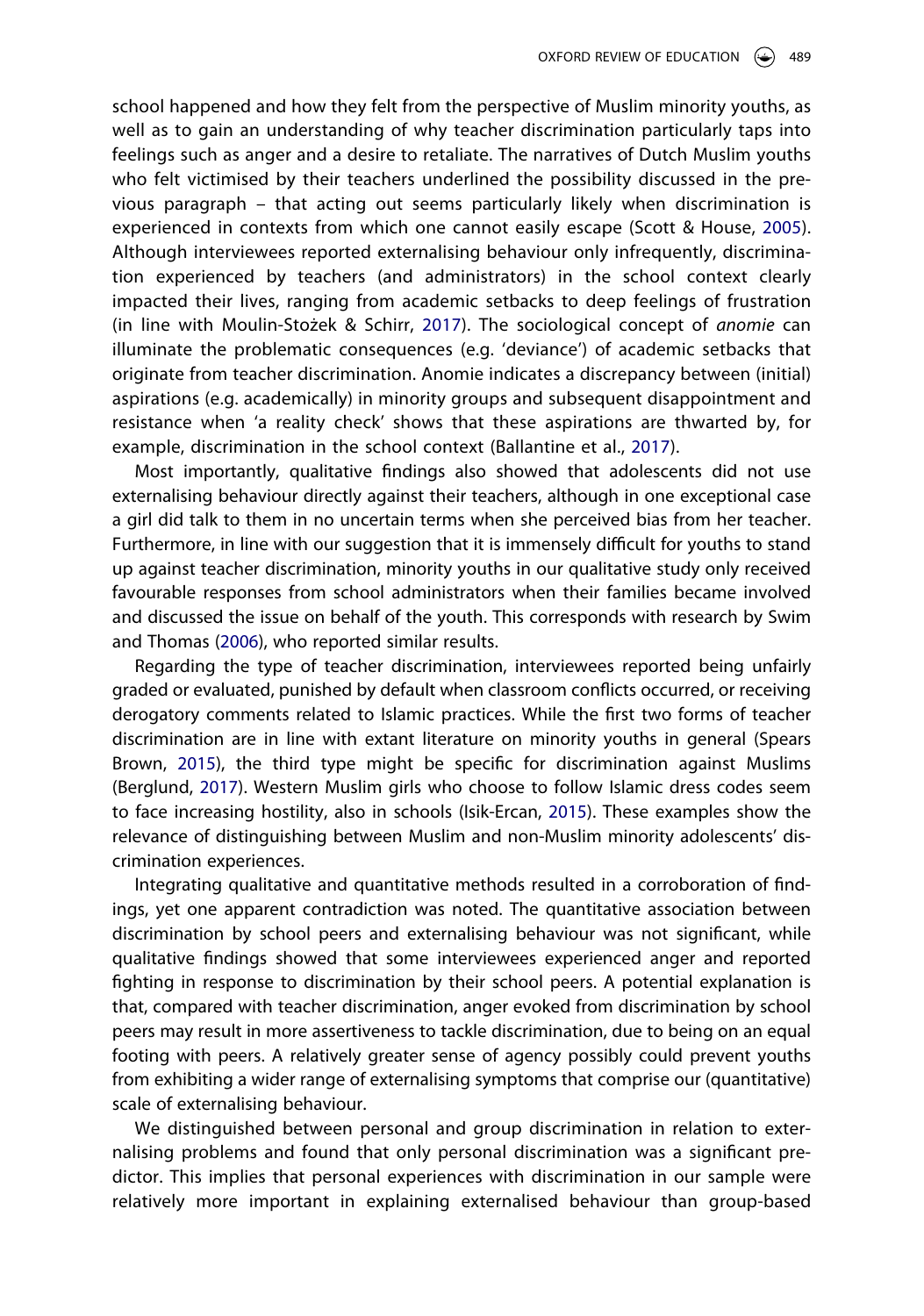discrimination. As previous research on personal- vs. group-based discrimination showed inconclusive results regarding psychosocial well-being (e.g. Pascoe & Smart Richman, [2009;](#page-19-2) Schmitt et al., [2014](#page-19-13)), we think this result should be treated with caution and needs further replication in future studies. Nevertheless, our findings indicate that experiencing discrimination at a personal level plays an important role in externalising behaviour.

### *Limitations and future directions*

Our analyses were based on archived data, so it was not possible to conduct interviews with the explicit purpose of elucidating quantitative findings. We were restricted to interviews that had been conducted in the recent past. Nevertheless, a considerable proportion of minority interviewees had spoken about school-based discrimination, thereby confirming the quantitative findings that school-based discrimination experiences matter and should be studied further in the future.

Using archived data also meant that we had to slightly compromise with respect to quantitative measures. The SDQ has proven validity in our population (Paalman et al., [2013\)](#page-19-7) but had somewhat low reliability (Cronbach's alpha) in our study as well as in other studies (Oppedal et al., [2005\)](#page-19-6). The obedience item in particular does not seem to be as applicable to adolescents as it does to children. However, this measure has been evaluated as having good internal consistency (another parameter for reliability) among Moroccan-Dutch youths (Paalman et al., [2013\)](#page-19-7).

Although the data's cross-sectional nature prevents drawing conclusions about any temporal order, it is feasible that discrimination preceded externalising behaviour. Although we cannot draw any final conclusions on causality based on our study, as we argued in the introduction, other researchers in the field have used a longitudinal design that lends more support to the direction that we propose than vice versa (Brody et al., [2006;](#page-18-2) Marcelo & Yates, [2019](#page-19-3)).

<span id="page-16-0"></span>As for the type of discrimination discussed in the interviews, the youths mostly described incidents entailing unfair treatment, ethnoreligious verbal insults, and being held back from advancing academically as being the forms of teacher discrimination that they experienced. Thus, the form or type of discrimination from teachers (Stevens, [2008](#page-20-14)) in relation to Muslim and other minority youths' psychosocial health is a factor that future studies should examine.

<span id="page-16-1"></span>Future studies also could examine whether the interviewer's ethnicity or religion influences the contents of interviews. For example, Van Gemert [\(2002](#page-20-15)) found that Moroccan-Dutch youths were reluctant to provide information in qualitative interviews that would give their ethnic group a bad reputation. This may have caused underreporting of ethnoreligious fights of Dutch-Muslim youths in our interviews conducted by a majority (non-religious) interviewer. Furthermore, it would be interesting to include narratives from teachers about interactions that students perceived as discrimination to compare their views.

Our sample size did not allow for running models for each ethnic group separately. Although youths of Turkish and Moroccan descent share many similar discrimination experiences, future studies would need to test ethnic groups' differences and interaction affects with acculturation styles and religious identification strength (Maes et al., [2014](#page-19-0); Vedder et al., [2007\)](#page-20-2).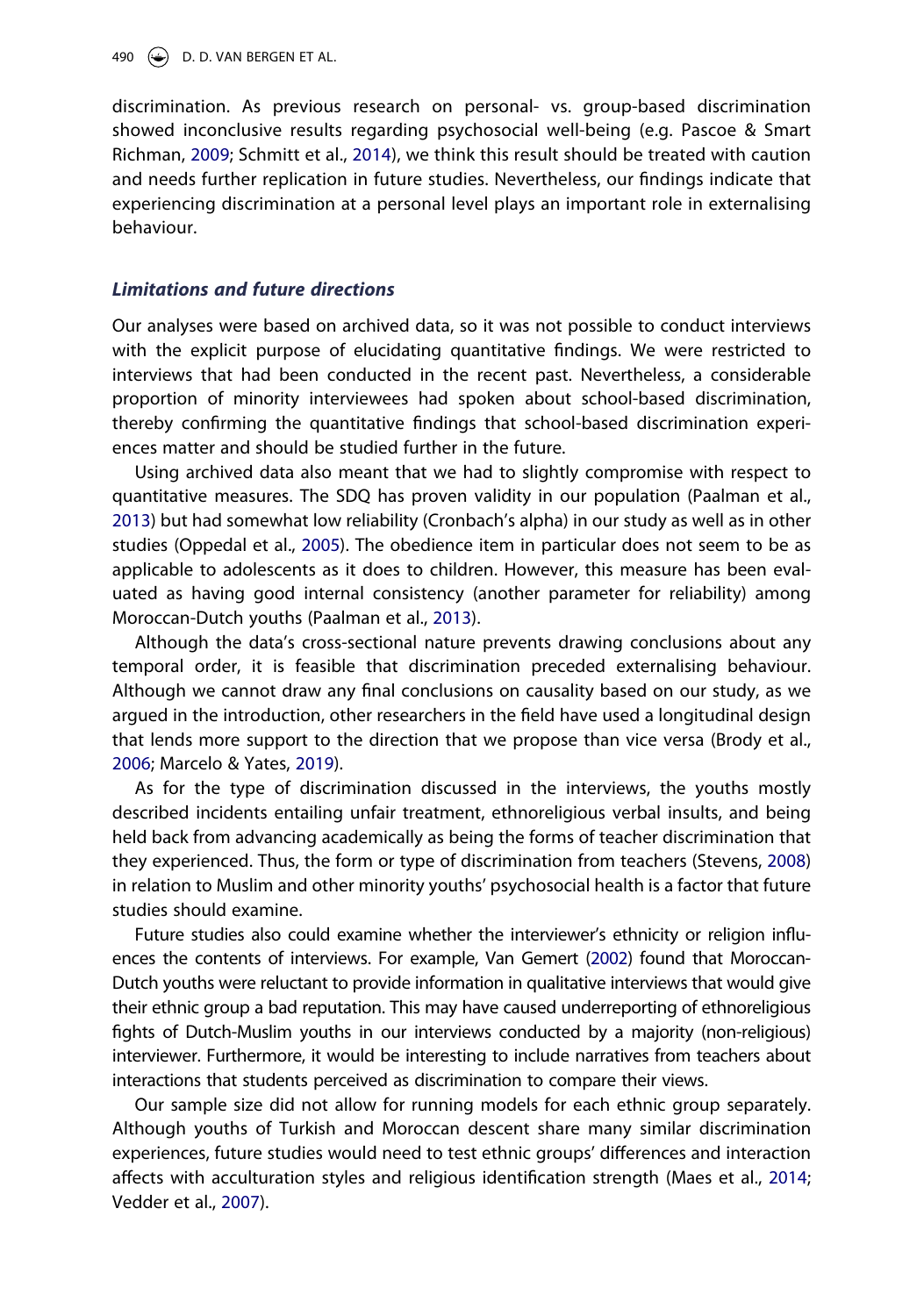## **Conclusion**

To some extent, the Dutch majority population views Muslims as followers of a religion that is incompatible with liberal Western values (Savelkoul et al., [2012\)](#page-19-8). Therefore, it may not be surprising that, despite the presence of Muslim youths in Dutch schools for decades, at least some teachers do not live up to a central Dutch value to be tolerant of people regardless of religion or ethnicity. Furthermore, politicians with an anti-Islam agenda have been attracting increasing votes in the Netherlands in the past decades (as in other European countries), which may have given some teachers reason to believe that their criticism of Islam represents a ('new') Dutch value (see also Wesselhoeft, [2017,](#page-20-6) for a rather similar argument about France). Such trends are likely to be mutually reinforcing, leading to an ever-more negative climate and increased Islamophobia (Moulin-Stożek & Schirr, [2017\)](#page-19-10).

Being a (second generation) migrant and a Muslim leaves these adolescents twice as vulnerable to discrimination in school contexts which can be linked to externalising behaviour (as our quantitative findings demonstrate) as well as negative affect and distancing from the majority culture (as shown through our interviews). Previous work shows that Muslim students highly value having a teacher who speaks out against stereotypes about Muslims rather than having to deal with teachers who have internalised these images (Isik-Ercan, [2015](#page-19-16)). As minority youths' discrimination experiences in school likely inform their experiences in the broader communities in which they live (Spears Brown, [2015\)](#page-20-13), schools need to educate their teachers on how to take an approach in which cultural and religious diversity in the classroom is valued and embraced.

#### **Disclosure statement**

No potential conflict of interest was reported by the authors.

## **Funding**

The author(s) received financial support for the research, authorship, and/or publication of this article: The study was supported by the Netherlands Organization for Scientific Research (NWO) [W 07.68.107.00.].

#### **Notes on contributors**

*Diana D. van Bergen* is an Associate Professor in the Department of Education and Pedagogy, Faculty of Behavioral and Social Sciences, at the University of Groningen, the Netherlands. Her research interests are ethnic and sexual minority youth populations in relation to their psychosocial wellbeing, with a specific focus on youth suicide and youth suicide prevention.

*Allard R. Feddes* is an Assistant Professor in the Social Psychology department of the University of Amsterdam, the Netherlands. His domains of interest are: Stereotyping, discrimination, and racism, processes of radicalization and de-radicalization, immigrant youth and immigration.

*Doret J. de Ruyter* is Professor of Education at the University of Humanistic Studies in Utrecht, the Netherlands. Her key research interests are: Citizenship education, educational professionals and their (continuing) education, flourishing as an aim of education and upbringing, as well as moral education.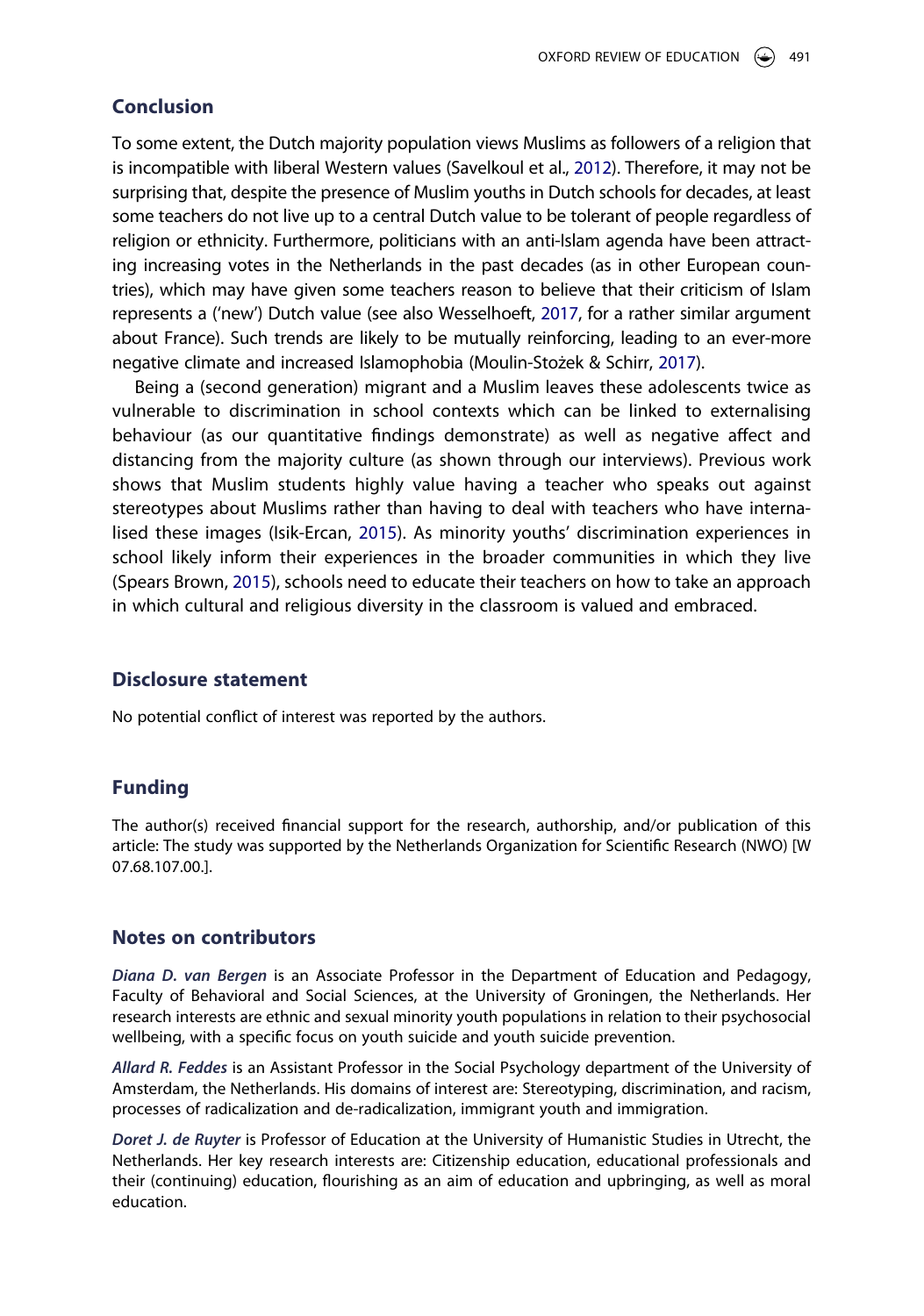## **ORCID**

Doret J. de Ruyter **b** http://orcid.org/0000-0001-7891-6818

## **References**

- <span id="page-18-1"></span>Adriaanse, M., Veling, W., Doreleijers, T., & van Domburgh, L. ([2014](#page-2-0)). The link between ethnicity, social disadvantage and mental health problems in a school-based multiethnic sample of children in the Netherlands. *European Child & Adolescent Psychiatry*, *23*(11), 1103–1113. [https://](https://doi.org/10.1007/s00787-014-0564-5) [doi.org/10.1007/s00787-014-0564-5](https://doi.org/10.1007/s00787-014-0564-5)
- <span id="page-18-13"></span>Ahmed, S. R., Kia-Keating, M., & Tsai, K. H. ([2011](#page-4-0)). A structural model of racial discrimination, acculturative stress, and cultural resources among Arab American adolescents. *American Journal of Community Psychology*, *48*(3–4), 181–192. <https://doi.org/10.1007/s10464-011-9424-3>
- <span id="page-18-12"></span>Ainsworth, M. D. ([1989\)](#page-3-0). Attachments beyond infancy. *American Psychologist*, *44*(4), 709–716. [https://](https://doi.org/10.1037/0003-066X.44.4.709) [doi.org/10.1037/0003-066X.44.4.709](https://doi.org/10.1037/0003-066X.44.4.709)
- <span id="page-18-7"></span>Andriessen, I., Hoegen Dijkhof, J., van der Torre, A., van den Berg, E., Pulles, I., Iedema, J., & de Voogdhamelink, M. A.([2020](#page-3-1)). *Perceived discrimination in the Netherlands* [Report in Dutch]. Institute for Social Research.
- <span id="page-18-6"></span>Archer, L., & Yamashita, H. [\(2003\)](#page-3-2). Theorising inner-city masculinities:'race', class, gender and education. *Gender and Education*, *15*(2), 115–132. <https://doi.org/10.1080/09540250303856>
- <span id="page-18-10"></span><span id="page-18-4"></span>Ballantine, J. H., Hammack, F. M., & Stueber, J. [\(2017\)](#page-3-3). *The sociology of education*. Pearson Publishers. Benner, A. D., & Graham, S. ([2013](#page-2-1)). The antecedents and consequences of racial/ethnic discrimina-
- tion during adolescence: Does the source of discrimination matter? *Developmental Psychology*, *49*  (8), 1602–1613. <https://doi.org/10.1037/a0030557> Berglund, J. [\(2017\)](#page-3-4). Secular normativity and the religification of Muslims in Swedish public
- <span id="page-18-9"></span>schooling. *Oxford Review of Education*, *43*(5), 524–535. [https://doi.org/10.1080/03054985.2017.](https://doi.org/10.1080/03054985.2017.1352349) [1352349](https://doi.org/10.1080/03054985.2017.1352349)
- <span id="page-18-2"></span>Brody, G. H., Chen, Y. F., Murry, V. M., Ge, X., Simons, R. L., Gibbons, F. X., Gerrard, M., & Cutrona, C. E. ([2006](#page-2-2)). Perceived discrimination and the adjustment of African American youths: A five-year longitudinal analysis with contextual moderation effects. *Child Development*, *77*(5), 1170–1189. <https://doi.org/10.1111/j.1467-8624.2006.00927.x>
- <span id="page-18-0"></span>Carr, A. [\(2015\)](#page-2-3). *The handbook of child and adolescent clinical psychology: A contextual approach*. Routledge.
- <span id="page-18-11"></span>D'hondt, F., Eccles, J. S., Van Houtte, M., & Stevens, P. A. [\(2016\)](#page-3-5). Perceived ethnic discrimination by teachers and ethnic minority students' academic futility: Can parents prepare youth for better of for worse? *Journal of Youth and Adolescence*, *45*(6), 1075–1089. [https://doi.org/10.1007/s10964-](https://doi.org/10.1007/s10964-016-0428-z) [016-0428-z](https://doi.org/10.1007/s10964-016-0428-z)
- <span id="page-18-3"></span>D'hondt, F., Eccles, J. S., Van Houtte, M., & Stevens, P. A. ([2017](#page-2-4)). The relationships of teacher ethnic discrimination, ethnic identification, and host national identification to school misconduct of Turkish and Moroccan immigrant adolescents in Belgium. *Deviant Behaviour*, *38*(3), 318–333. <https://doi.org/10.1080/01639625.2016.1197004>
- <span id="page-18-8"></span>D'hondt, F., Van Houtte, M., & Stevens, P. A. [\(2015\)](#page-3-6). How does ethnic and non-ethnic victimization by peers and by teachers relate to the school belongingness of ethnic minority. *Social Psychology of Education*, *18*(4), 685–701. <https://doi.org/10.1007/s11218-015-9304-z>
- <span id="page-18-15"></span>Doosje, B., Loseman, A., & van den Bos, K. ([2013](#page-7-0)). Determinants of radicalization of Islamic youth in the Netherlands: Personal uncertainty, perceived injustice, and perceived group threat. *Journal of Social Issues*, *69*(3), 586–604. <https://doi.org/10.1111/josi.12030>
- <span id="page-18-14"></span>Goodman, R. ([2001](#page-6-0)). Psychometric properties of the strengths and difficulties questionnaire. *Journal of the American Academy of Child & Adolescent Psychiatry*, *40*(11), 1337–1345. [https://doi.org/10.](https://doi.org/10.1097/00004583-200111000-00015) [1097/00004583-200111000-00015](https://doi.org/10.1097/00004583-200111000-00015)
- <span id="page-18-5"></span>Greene, M. L., Way, N., & Pahl, K. ([2006](#page-2-5)). Trajectories of perceived adult and peer discrimination among Black, Latino, and Asian American adolescents: Patterns and psychological correlates. *Developmental Psychology*, *42*(2), 218. <https://doi.org/10.1037/0012-1649.42.2.218>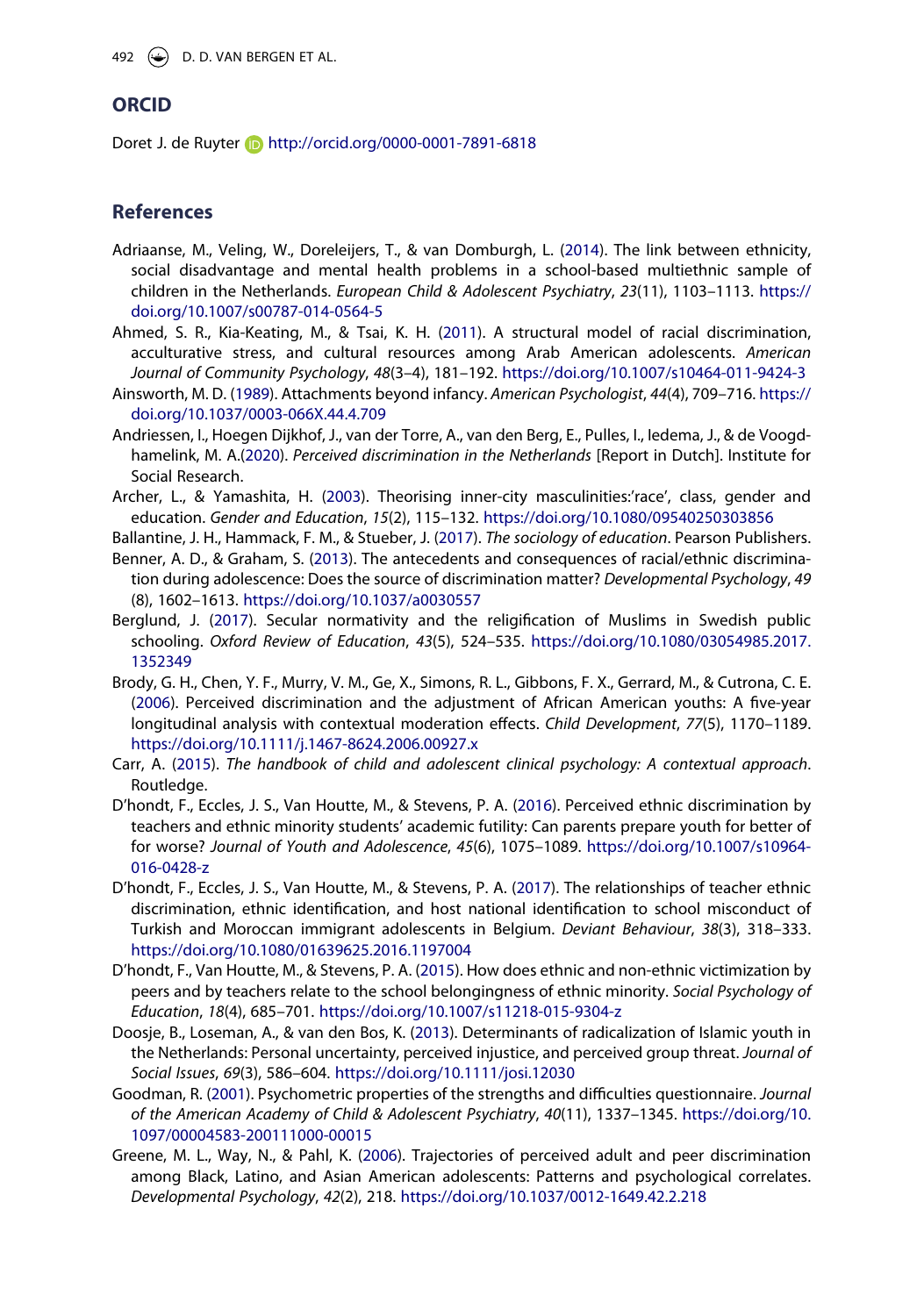- <span id="page-19-11"></span>Hamre, B. K., & Pianta, R. C. [\(2001\)](#page-4-1). Early teacher-child relationships and the trajectory of children's school outcomes through eighth grade. *Child Development*, *72*(2), 625–638. [https://doi.org/10.](https://doi.org/10.1111/1467%20108624.00301) [1111/1467-8624.00301](https://doi.org/10.1111/1467%20108624.00301)
- <span id="page-19-14"></span>Hox, J. J. [\(2010\)](#page-7-1). *Multilevel analysis, techniques and applications*. Erlbaum.
- <span id="page-19-16"></span>Isik-Ercan, Z. ([2015](#page-15-0)). Being Muslim and American: Turkish-American children negotiating their religious identities in school settings. *Race Ethnicity and Education*, *18*(2), 225–250. [https://doi.](https://doi.org/10.1080/13613324.2014.911162) [org/10.1080/13613324.2014.911162](https://doi.org/10.1080/13613324.2014.911162)
- <span id="page-19-0"></span>Maes, M., Stevens, G. W., & Verkuyten, M. [\(2014\)](#page-1-3). Perceived ethnic discrimination and problem behaviour in Muslim immigrant early adolescents: Moderating effects of ethnic, religious, and national group identification. *The Journal of Early Adolescence*, *34*(7), 940–966. [https://doi.org/10.](https://doi.org/10.1177/0272431613514629) [1177/0272431613514629](https://doi.org/10.1177/0272431613514629)
- <span id="page-19-9"></span>Maliepaard, M., & Gijsberts, M. ([2012\)](#page-3-7). *Muslims in the Netherlands* [Report in Dutch]. Institute for Social Research.
- <span id="page-19-3"></span>Marcelo, A. K., & Yates, T. M. ([2019](#page-2-2)). Young children's ethnic–racial identity moderates the impact of early discrimination experiences on child behavior problems. *Cultural Diversity and Ethnic Minority Psychology*, *25*(2), 253–265. <https://doi-org.proxy-ub.rug.nl/10.1037/cdp0000220>
- <span id="page-19-4"></span>Maynard, M. J., Harding, S., & Minnis, H. ([2007](#page-2-6)). Psychological well-being in Black Caribbean, Black African, and White adolescents in the UK Medical Research Council DASH study. *Social Psychiatry and Psychiatric Epidemiology*, *42*(9), 759–769. <https://doi.org/10.1007/s00127-007-0227-7>
- <span id="page-19-5"></span>McLaughlin, K. A., Hilt, L. M., & Nolen-Hoeksema, S. [\(2007\)](#page-2-7). Racial/ethnic differences in internalizing and externalising symptoms in adolescents. *Journal of Abnormal Child Psychology*, *35*(5), 801–816. <https://doi.org/10.1007/s10802-007-9128-1>
- <span id="page-19-10"></span>Moulin-Stożek, D., & Schirr, B. J. ([2017](#page-3-8)). Identification and disidentification in reported schooling experiences of adolescent Muslims in England. *Oxford Review of Education*, *43*(5), 580–595. <https://doi.org/10.1080/03054985.2017.1352353>
- <span id="page-19-6"></span>Oppedal, B., Røysamb, E., & Heyerdahl, S. [\(2005\)](#page-2-4). Ethnic group, acculturation, and psychiatric problems in young immigrants. *Journal of Child Psychology and Psychiatry*, *46*(6), 646–660. <https://doi.org/10.1111/j.1469-7610.2004.00381.x>
- Paalman, C., van Domburgh, L., Stevens, G., Vermeiren, R., van de Ven, P., Branje, S., Frijns, T., Meeus, W., Koot, H., van Lier, P., Jansen, L., & Doreleijers, T. (2015). Internalizing and externalising problems in immigrant boys and girls: Comparing native Dutch and Moroccan immigrant adolescents across time. *International Journal of Behavioural Development*, *39*(3), 242–254. <https://doi.org/10.1177/0165025414538554>
- <span id="page-19-7"></span>Paalman, C. H., Terwee, C. B., Jansma, E. P., & Jansen, L. M. ([2013](#page-2-8)). Instruments measuring externalising mental health problems in immigrant ethnic minority youths: A systematic review of measurement properties. *PLoS One*, *8*(5), e63109. [https://doi.org/10.1371/journal.pone.](https://doi.org/10.1371/journal.pone.0063109) [0063109](https://doi.org/10.1371/journal.pone.0063109)
- <span id="page-19-1"></span>Pachter, L. M., & Coll, C. G. [\(2009\)](#page-1-4). Racism and child health: A review of the literature and future directions. *Journal of Developmental and Behavioural Pediatrics: JDBP*, *30*(3), 255. [https://doi.org/](https://doi.org/10.1097/DBP.0b013e3181a7ed5a) [10.1097/DBP.0b013e3181a7ed5a](https://doi.org/10.1097/DBP.0b013e3181a7ed5a)
- <span id="page-19-2"></span>Pascoe, E. A., & Smart Richman, L. ([2009\)](#page-1-5). Perceived discrimination and health: A meta-analytic review. *Psychological Bulletin*, *135*(4), 531–554. <https://doi.org/10.1037/a0016059>
- <span id="page-19-12"></span>Rosenbloom, S. R., & Way, N. ([2004](#page-4-2)). Experiences of discrimination among African American, Asian American, and Latino adolescents in an Urban High School. *Youth & Society*, *35*(4), 420–451. <https://doi.org/10.1177/0044118X03261479>
- <span id="page-19-8"></span>Savelkoul, M., Scheepers, P., van der Veld, W., & Hagendoorn, L. [\(2012\)](#page-2-9). Comparing levels of anti-Muslim attitudes across Western countries. *Quality & Quantity*, *46*(5), 1617–1624. [https://](https://doi.org/10.1007/s11135-011-9470-9) [doi.org/10.1007/s11135-011-9470-9](https://doi.org/10.1007/s11135-011-9470-9)
- <span id="page-19-13"></span>Schmitt, M. T., Branscombe, N. R., Postmes, T., & Garcia, A. ([2014](#page-4-3)). The consequences of perceived discrimination for psychological well-being: A meta-analytic review. *Psychological Bulletin*, *140*(4), 921. <https://doi.org/10.1037/a0035754>
- <span id="page-19-15"></span>Scott, L. D., Jr., & House, L. E. ([2005\)](#page-14-0). Relationship of distress and perceived control to coping with perceived racial discrimination among black youth. *Journal of Black Psychology*, *31*(3), 254–272. <https://doi.org/10.1177/0095798405278494>